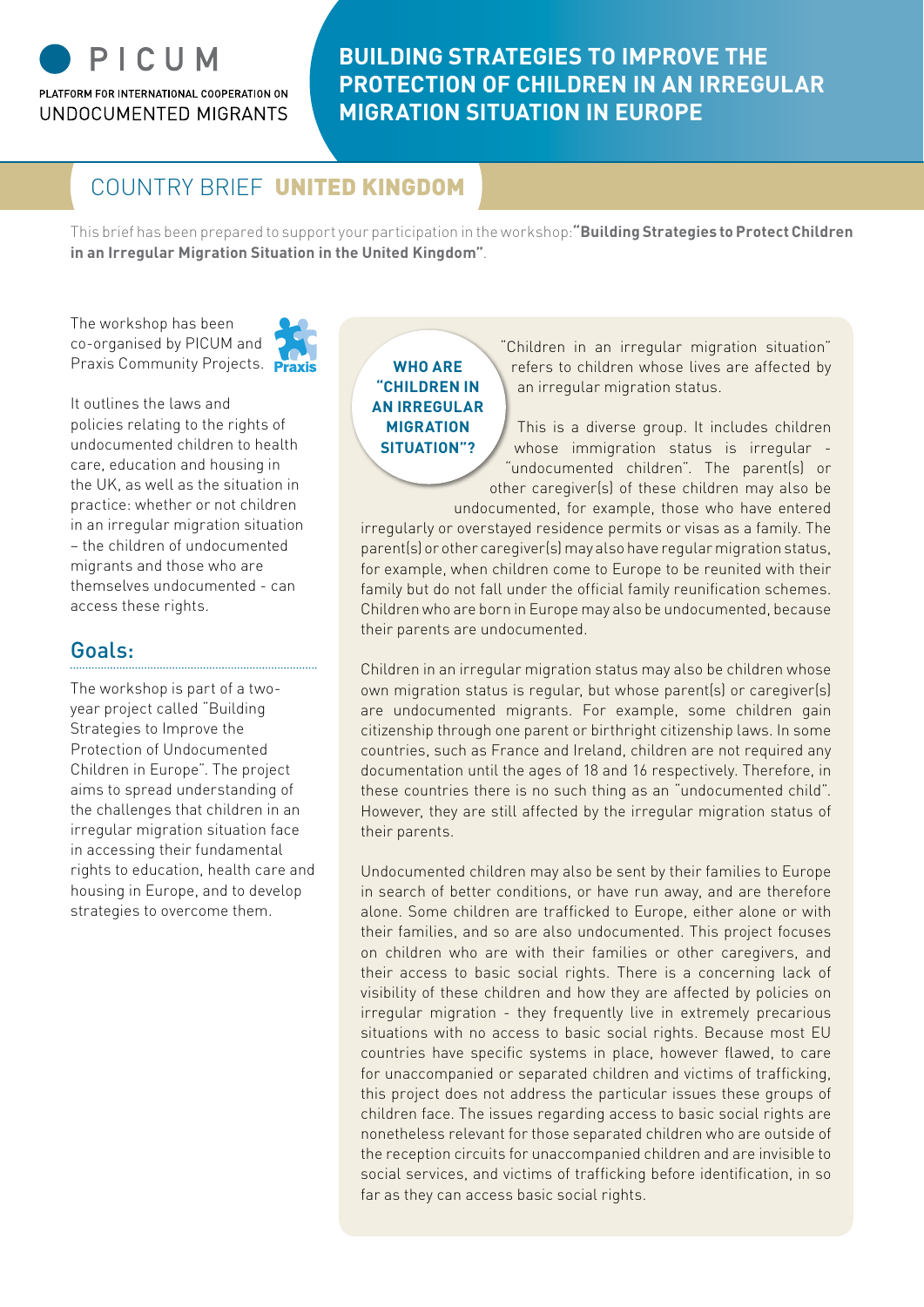## Methodology:

Over the past 10 years of daily monitoring and advocacy for the rights of undocumented migrants, PICUM has noted a dangerous trend towards the erosion of the rights of children in an irregular migration situation.

The project focuses on the rights to education, health care and housing because they are fundamental to a child's development. Nonetheless, despite legal entitlements, these basic social rights are often denied to children in an irregular migration situation living in Europe, particularly those who are accompanied by their families or other caregivers and so are not under the direct care of the State. Only by guaranteeing basic access to education, health care and housing, are these children allowed sure and solid development.

Through a series of intensive national workshops in seven countries - Belgium, France, Italy, the Netherlands, Poland, Spain, and the UK, participants will build mutual understanding of the problems children in an irregular migration situation face when exercising their rights to education, health care and housing in each country, and devise concrete strategies to improve on some of the challenges identified.

The seven countries have been selected as they represent the northern, southern and eastern European regions, a mix of old and new European Union (EU) member states and different social welfare models. As well as the specific national recommendations, the findings will be generalised for pan-European application where possible, and customised to fit regional characteristics as needed. An **instructional guide** will be produced to aid efforts to secure these rights for children in an irregular migration situation in all Member States, and at the European level. It will be presented at a **European conference** in January 2013, and will be used to shape and support the **ongoing advocacy work** of PICUM and partner organisations.



The "Building Strategies to Improve the Protection of Undocumented Children in Europe" project builds on the key findings of previous research,

published in PICUM's 2009 report entitled "Undocumented Children in Europe: Invisible Victims of Immigration Restrictions". The report documents the barriers undocumented children face in accessing education, health care and housing in several EU member states.

#### **The Partners**

- PICUM (Coordinator)
- Belgium: Plate-forme [Mineurs en Exil](http://www.mineursenexil.be/)
- France: [Groupe d'Information et](http://www.gisti.org/index.php)  [de Soutien des Immigré](http://www.gisti.org/index.php) - GISTI (Information and Support Group of Immigrants)
- Italy: Associazione per gli Studi [Giuridici sull'Immigrazione](http://www.asgi.it/home_asgi.php?) - A.S.G.I (The Association for Legal Studies on Immigration)
- The Netherlands: [Defence for Children](http://www.defenceforchildren.org/)  [International](http://www.defenceforchildren.org/) - DCI
- Poland: [Polish Migration Forum](http://www.forummigracyjne.org/en/)
- Spain: [Red Acoge](http://www.redacoge.org/)
- United Kingdom: Praxis Community [Projects](http://www.praxis.org.uk/) - Praxis

## What now?

The "Building Strategies to Improve the Protection of Undocumented Children in Europe" project workshops provide an opportunity for stakeholders to come together to discuss the barriers children in an irregular migration situation face when exercising their rights to education, health care and housing, including those outlined in this brief.

The goal is to build common understanding and begin to develop strategies to overcome them. This is just the beginning. We invite you to pursue these goals outside of the workshops, raise awareness of the issues, and challenge the barriers through your work.

For more information on the project, or to continue your engagement as the project progresses, please contact Lilana Keith, Project Officer, [lilana.keith@picum.org](mailto:lilana.keith@picum.org).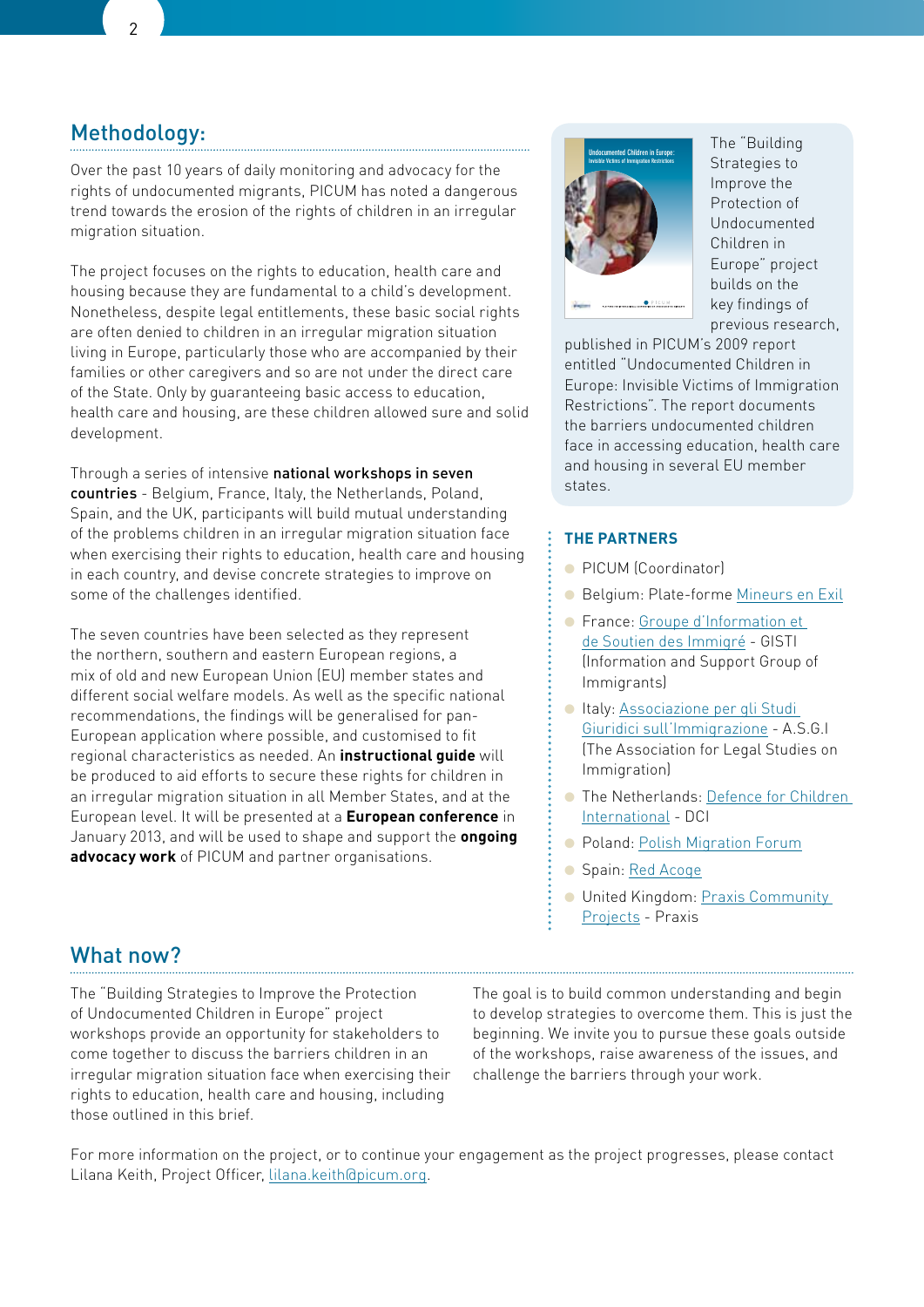### **TERMINOLOGY**

**Why refer to "undocumented" and not "illegal" migrants?**

In referring to migrants without a valid residence permit, the term 'undocumented migrants' (or alternatively, 'irregular migrants') is more appropriate. The term 'illegal' can be criticised for two main reasons:

1. Its connotation with criminality: being in a country without the required papers is, in most countries, not a criminal offence but an administrative infringement.

2. Defining an individual or group as 'illegal' can be regarded as denying them their humanity and risks violating their innate right to

recognition as a person before the law.

While referring to migrants as 'illegal' has political and/or societal consequences, it also fails to take into account the varying degrees of compliance which may apply to the situation of any one migrant. For example, a migrant may be legally resident but working in violation of some or all of the conditions of their visa.

This position on terminology is increasingly being taken by a multitude of actors, including the United Nations<sup>1</sup>, the Council of Europe<sup>2</sup>, the European Parliament<sup>3</sup>, and the European Commission, as well as numerous non-governmental organisations, local authorities, professionals from diverse fields, and undocumented migrants themselves.

**Why refer to "children" and not "minors"?**

● Following the UN Convention on the Rights of the Child (CRC), 'a child means every human being below the age of eighteen years.' However, the age when someone is no longer defined as a "minor" varies from country to country.

● Especially in a climate where undocumented migrants are de-humanised, referring to undocumented children as "minors" rather than "children" has potentially negative connotations

and risks their exclusion from the child rights/ child protection frameworks.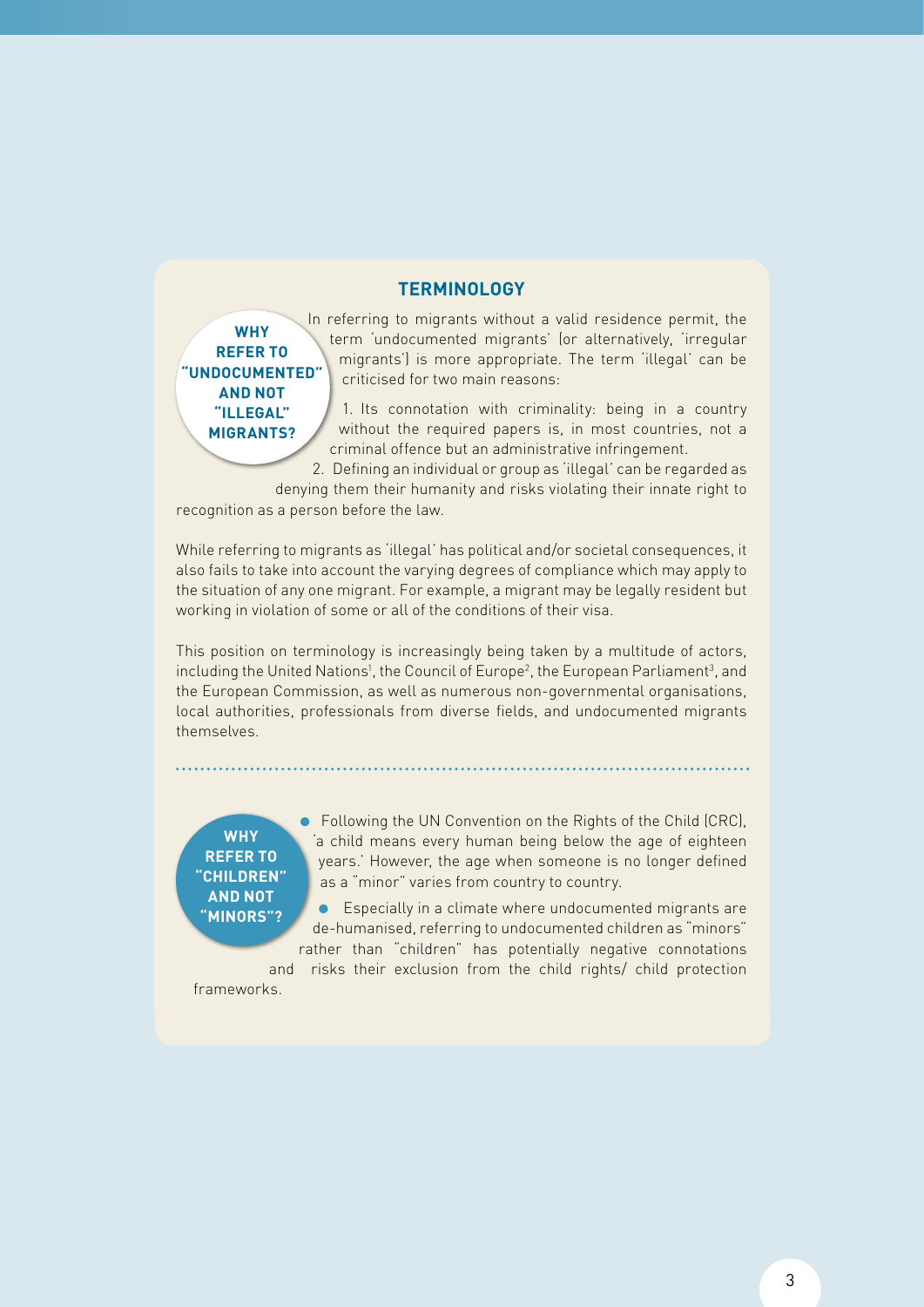# children's protection in general

## Are Undocumented Children's Rights Protected in International and European Law?

The fundamental rights of children, regardless of immigration status, are protected in several legally binding international and European laws (see box on next page), most notably:

- The **UN Convention on the Rights of the Child** (CRC):5
- The UK ratified the CRC in 1991<sup>6</sup>
- The **International Covenant on Economic, Social and Cultural Rights** (ICESCR):7
- The UK ratified the ICESCR in 1976.<sup>8</sup>
- The **European Convention on Human Rights** (ECHR):9
- The UK ratified the ECHR in 1951<sup>10</sup> and transposed it into national law with the **1998 Human Rights Act** (1998 HRA).11

**WHY** DOES **International and European Law Matter?**

The UK has a legal obligation to follow the international and European laws which it has "ratified" (formally consented to and made valid).

This means that **any policy or practice which is contrary to these laws can be challenged** as unlawful. 4

Two fundamental legal principles are crucial when protecting the rights of children: non-discrimination and the best interests of the child. They are clearly laid out in the Convention on the Rights of the Child (CRC)<sup>12</sup> as follows:

● Non-discrimination: the CRC obligates all states to protect the rights set out the convention to:

"each child within their jurisdiction without discrimination of any kind irrespective of the child's or his or her parent's or legal guardian's race, colour, sex, language, religion, political or other opinion, national, ethnic or social origin, property, disability, birth or other status." (Article 2)

The Committee on the Rights of the Child has explicitly stated that this means that the CRC applies regardless of immigration status.13

● The best interests of the child:

"In all actions concerning children, whether undertaken by public or private social welfare institutions, courts of law, administrative authorities or legislative bodies, the best interests of the child shall be a primary consideration." (Article 3)

The Committee on the Rights of the Child has made clear that interests in migration control cannot override considerations of the best interests of the child.14

The Supreme Court has also ruled that, 'the best interests of the child shall be a primary consideration' means they must be considered first, and that interests in immigration control are not sufficient when, for example, considering the deportation of the primary carer, and so, reasonability for the child to live in another country.15

4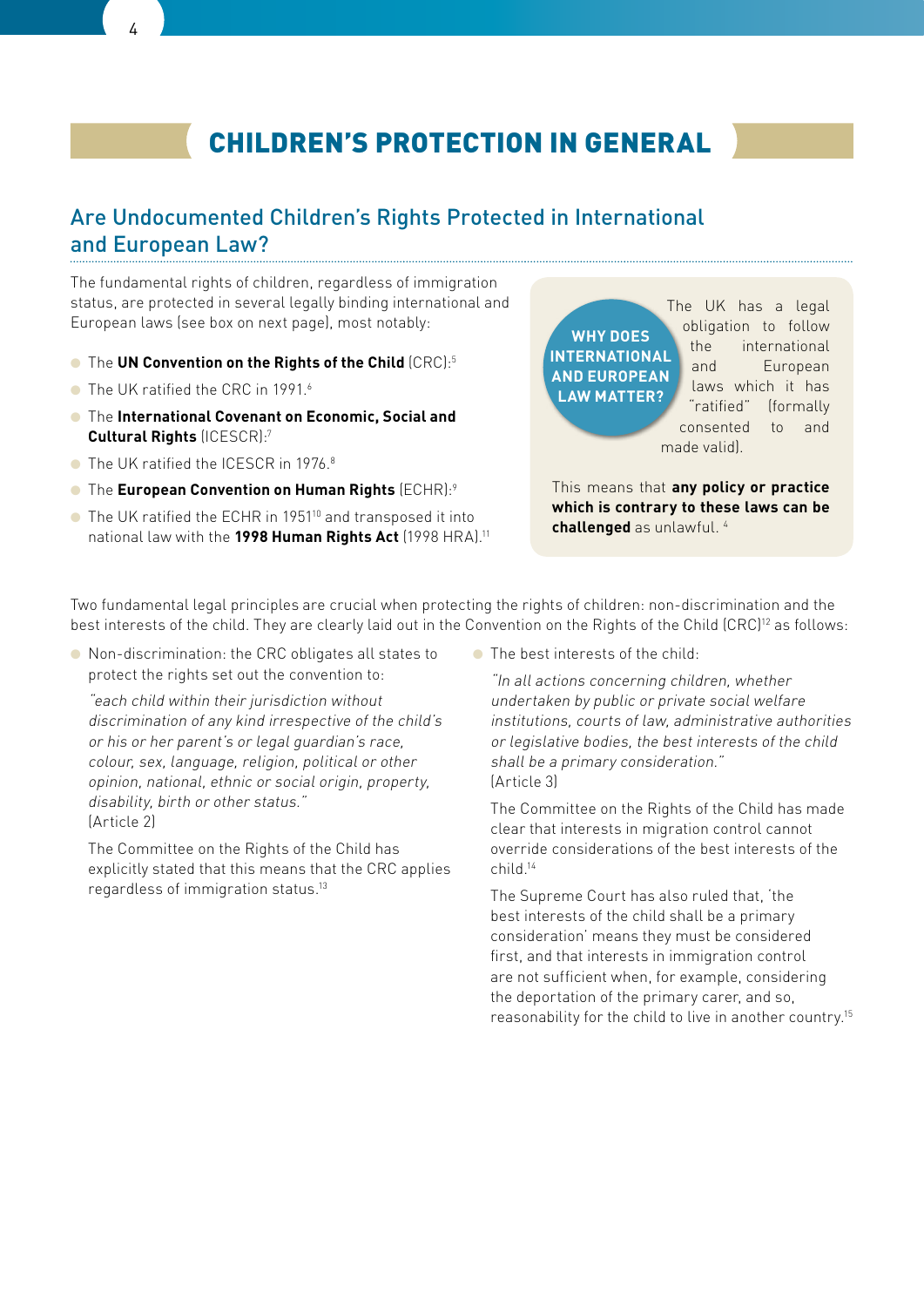### **The legally binding International and European laws**

The UN Convention on the Rights of the Child (CRC), the International Covenant on Economic, Social and Cultural Rights (ICESCR), the International Convention on the Elimination of Racial Discrimination (ICERD), the Convention on the Elimination of All Forms of Discrimination against Women (CEDAW), the European Convention on Human Rights (ECHR).

There is also the Universal Declaration of Human Rights (UDHR), which though not technically legally binding, is considered customary international law, and so is intended to be binding; and the European Social Charter (ESC), which is usually limited in

scope to nationals or regular workers of Contracting State Parties, but for which some of the rights have been established by the case law to apply to irregular migrants, particularly in the case of children.<sup>16</sup>

# What Are the National Laws and Regulations?

The tension between immigration control and child protection results in children with an irregular migration status being treated separately and differently from "all" children.

#### **Children in an irregular migration situation are affected by repressive migration control policies and not adequately protected as children, first and foremost, under the systems for child protection.**

- **The Children Act** (2004)<sup>17</sup> places a duty on almost all state agencies to have regard for the welfare of children, but there is a reservation on immigration matters – the UKBA (formerly BIA) is exempt.
- The **2009 Borders, Citizenship and Immigration**  Act<sup>18</sup> brought a statutory duty to safeguard the welfare of children in immigration matters, and a **code of practice** has been developed.19 However, this has been criticised for not formally amending the Children Act (2004). Similarly, the code of practice did not actually change any immigration procedures affecting children. It provides lower standards than the Children Act, is more difficult to monitor, and essentially focuses on helping children cope with immigration control processes, rather than adapting those processes to respect and protect children's rights. 20

Otherwise UK government policy states its strong commitment to supporting the well-being of every child in the UK:

- The **Every Child Matters Framework** aims "for every child, whatever their background or circumstances, to have the support they need to: be healthy; stay safe; enjoy and achieve; make a positive contribution; and achieve economic wellbeing.21
- Responsibility for safeguarding and promoting the welfare of children is devolved, with **local authorities being primarily responsible** for children within their areas.
- The Children Act (2004) requires every local authority children's services department to set up a **Local Safeguarding Children Board**, with the objective of ensuring that 'each local area has a coherent approach to safeguarding children, based on contributions from all key agencies, and that this approach is managed effectively'.<sup>22</sup>
- The Children Act (2004) also created the role of **Children's Commissioner** responsible for promoting the interests of children, including investigating complaints regarding matters relating to children.
- The **UKBA's Children's Champion** supposedly champions the interests of children within the immigration system. However, the role has been frequently criticized for its lack of independence and apparent ineffectuality.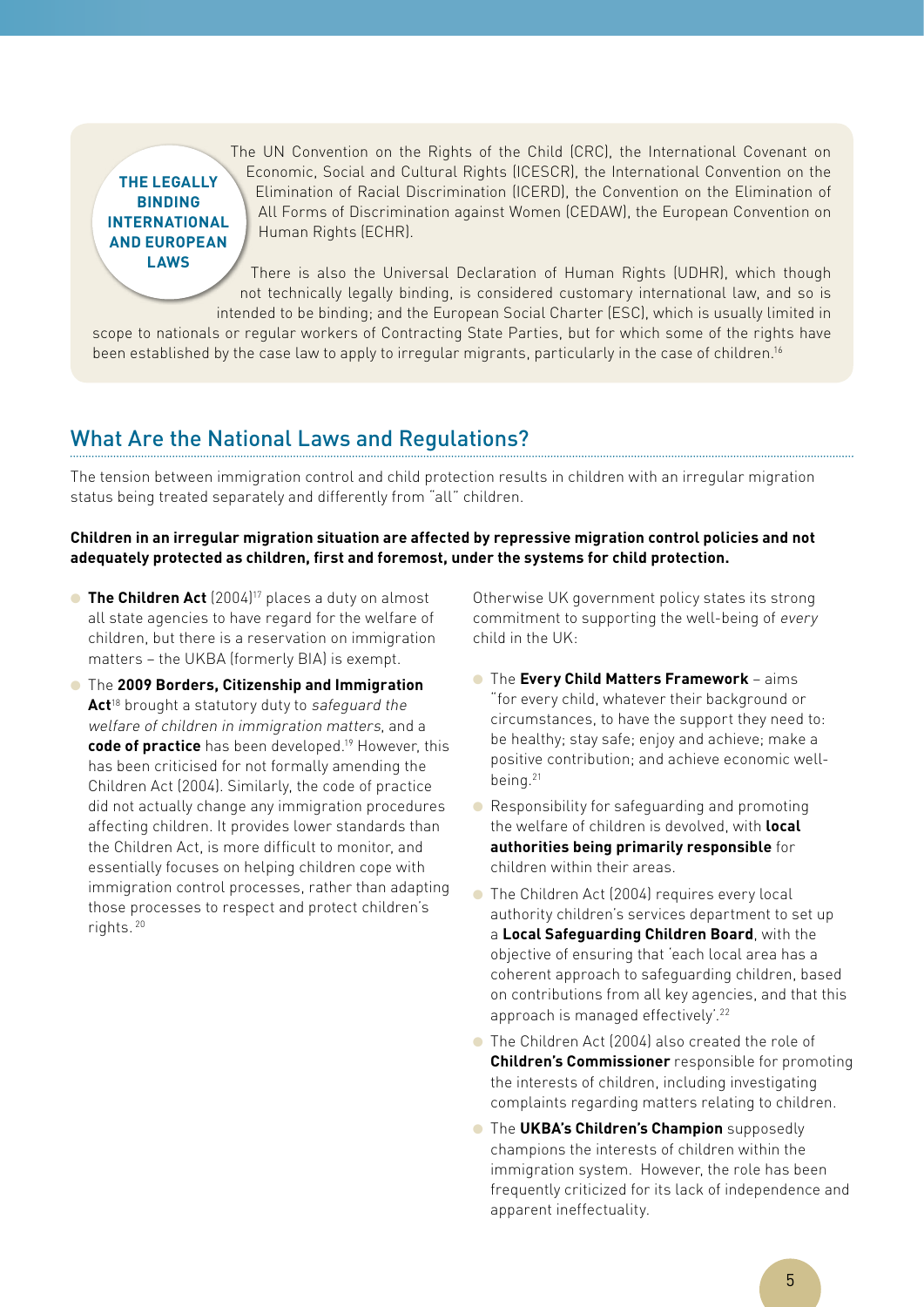

## Do Undocumented Children Have a Right to Education in International and European Law?

Yes, their right to education can be found in several laws.<sup>23</sup>

In particular:

● The **Convention on the Rights of the Child** (CRC) says:

"States Parties recognise the right of the child to education, and with a view to achieving this right progressively and on the basis of equal opportunity." (Article 28, see also Article 29)

● The **International Covenant on Economic, Social and Cultural Rights** (ICESCR) says:

"The States Parties to the present Covenant recognize the right of everyone to education."<sup>24</sup> (Article 13, see also Article 14)

● The **European Convention on Human Rights** (ECHR) and **1998 Human Rights Act** (1998 HRA) says:

"No person shall be denied the right to education." (Protocol 1 Article 2)25

## What Are the National Laws and Regulations?

Otherwise, national legislation speaks of education in terms of duties rather than rights.

#### **It is a legal requirement for all children of compulsory school age to receive an education, implicitly including undocumented children.**

- The **Education Act 1996** places a legal duty on local authorities<sup>26</sup> to:
- 'secure that appropriate education is available to all children of compulsory school age (5-16) in their areas.'27
- Parents have a duty to 'cause their child to receive appropriate and efficient full-time education'.28
- No reference is made to the residence status of the child, so undocumented children are implicitly included.
- The UKBA website clearly specifies that immigration status should not prevent a child from attending school:

"It [the local authority] must ensure that all children living in its area receive full-time education, regardless of their immigration status."<sup>29</sup>

6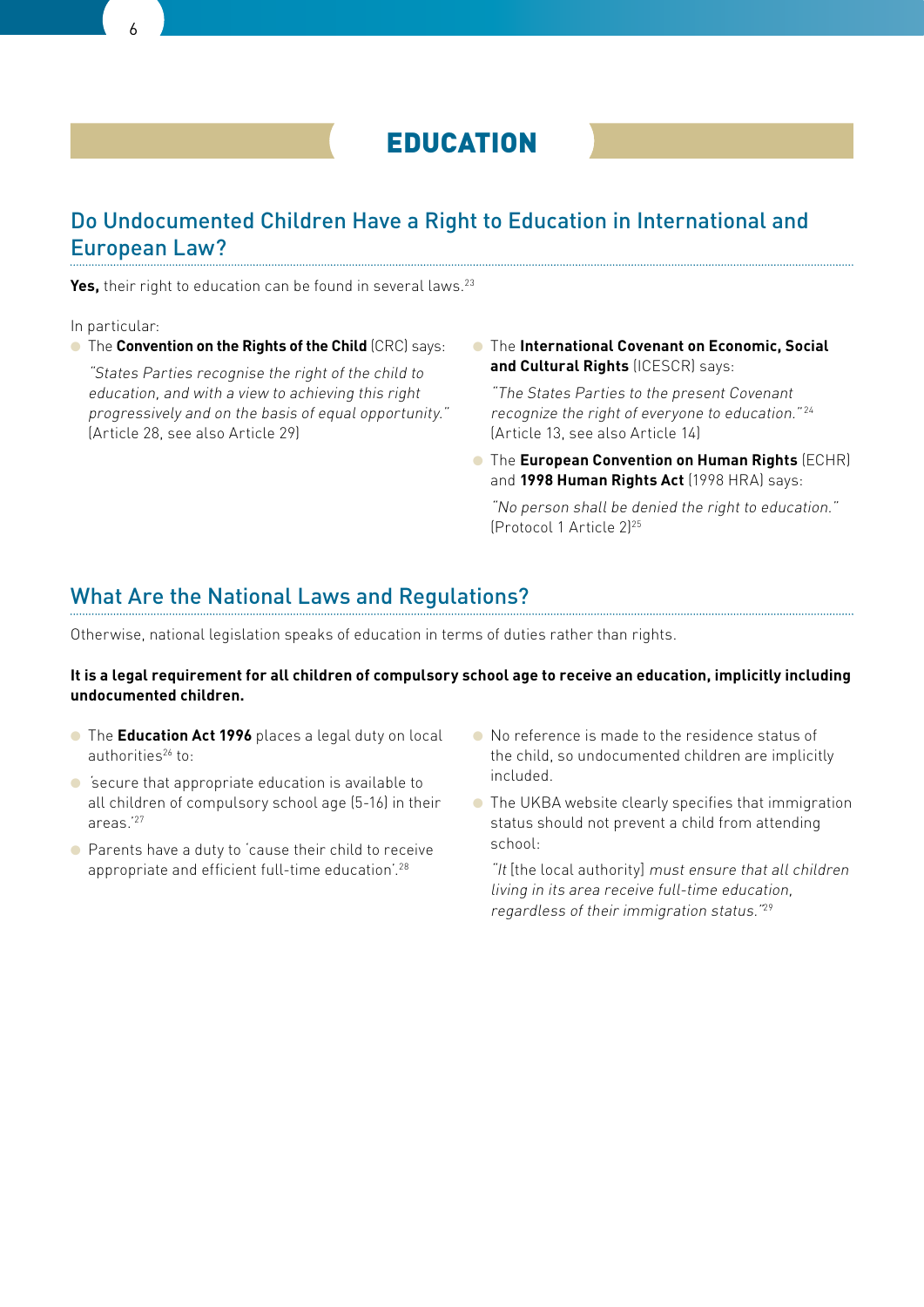# What is the Situation in Practice?

- There are **concrete barriers** to children in an irregular migration situation's attendance in practice:
	- Documents are sometimes required for registration. Even if not immigration-related, **identification documents and proof of residence**30 can be difficult to obtain and/ or make people fearful.
	- **Discretion** at the local level schools are sometimes reluctant to accept undocumented children due to issues over funding arrangements<sup>31</sup> or impacts on reaching government targets, so may reject their registration.
	- **Precarious living conditions** can affect performance and attendance in school.
	- Parents face difficulties meeting **extracurricular expenses**, such as books, transport, uniforms, etc.
	- Poor knowledge of the **language**.
	- **Fear** that the information provided to schools could lead to detection by the Home Office and deportation, or the authorities taking the child into care, prevents parents from registering their children in schools.
- On completing their studies, undocumented children are often **not issued diplomas** or formal certification accordingly.
- Undocumented children are often denied access to non-compulsory education:
	- **pre-school** or **nursery**
	- **vocational** courses and **16-18** education. Transition to 16-18 education is particular problematic when children change schools

Although this schooling is optional, to exclude undocumented children specifically from such public services is discriminatory.

● For those that are able to complete their education until 18 years, further education at **university is not an option**, as the admissions process requires proof of residential status.

### **School Questions Migration Status and Child's Right to Attend**

A staff member from a London school called the Praxis telephone helpline for professionals working with migrants. A parent has recently sought to enrol a child at the school and the school had requested evidence of payment of child benefit, which the caller claimed was their standard procedure. When the parent stated that they were not in receipt of child benefit as they had no recourse to public funds, the school then asked to see the parent's passport. The parent was legally in the UK on a 3-year student visa, but the school still questioned if the child was legally allowed to attend school in the UK.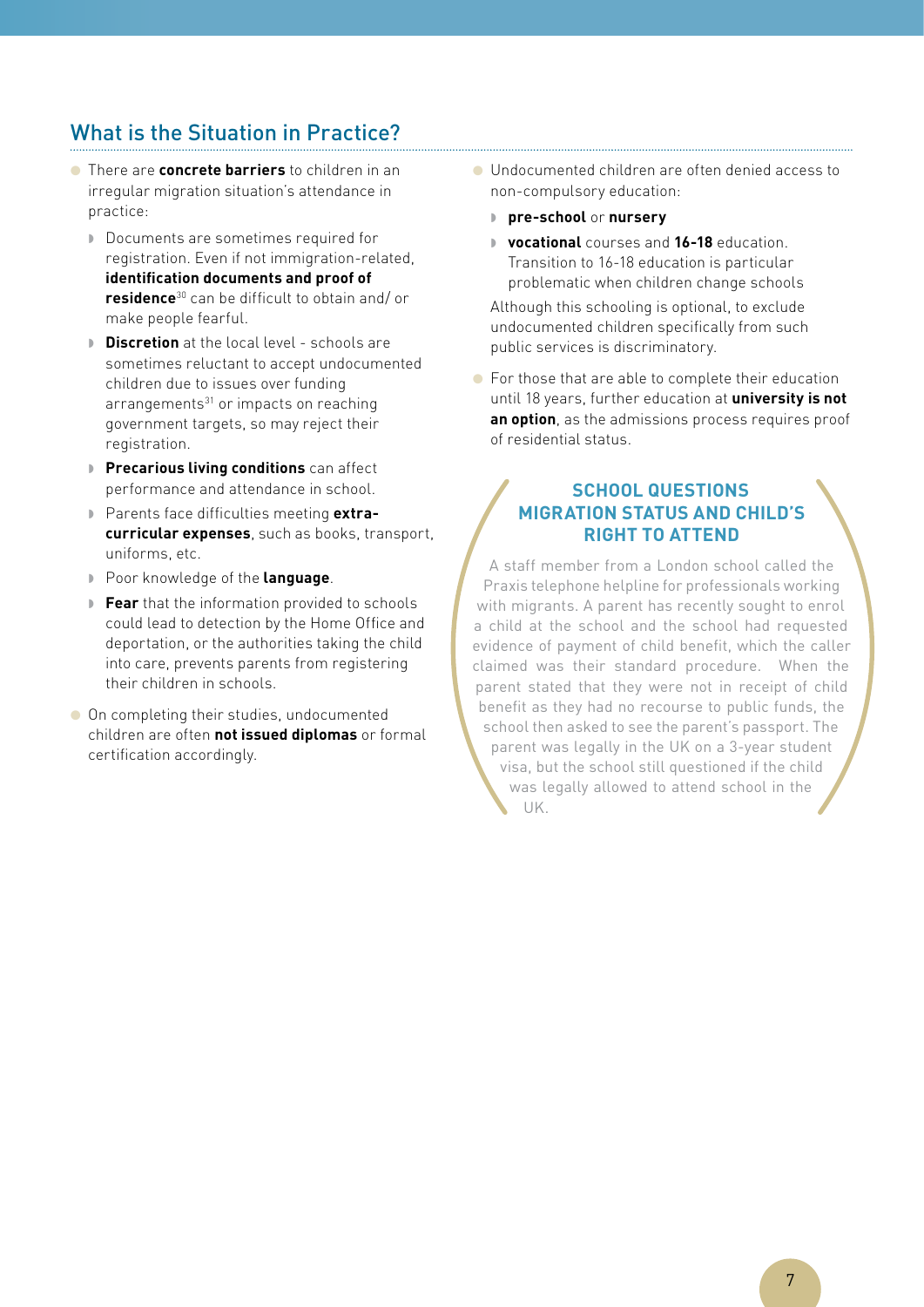

## Do Undocumented Children Have a Right to Health care in International and European Law?

Yes, their right to health care can be found in several laws.<sup>32</sup>

In particular:

**• The Convention on the Rights of the Child** (CRC) says:

"States Parties recognise the right of the child to the enjoyment of the highest attainable standard of health and to facilities for the treatment of illness and rehabilitation of health. States Parties shall strive to ensure that no child is deprived of his or her right of access to such health care services." (Article 24 (1); see also Articles 25 and 39)

● The **International Covenant on Economic, Social and Cultural Rights** (ICESCR) says:

"The States Parties… recognise the right of everyone to the enjoyment of the highest attainable standard of physical and mental health." (Article 12 (1))

● The **European Convention on Human Rights** (ECHR) and **1998 Human Rights Act** (1998 HRA) says:

"No person shall be subjected to torture or inhuman or degrading treatment or punishment"  $[Article 3]^{33}$ 

### What Are the National Laws and Regulations?

The national health care system in the UK is the **National Health Service** (NHS).

#### **Undocumented children who are accompanied by their families or other caregivers have access under the same conditions as adult undocumented migrants.**

- They should have access to the following care free of charge: primary care (from a GP), emergency care (in an Accident & Emergency department or walk-in centre), family planning, treatment of communicable diseases (excluding HIV) and in serious mental health cases.
- They are liable to pay the full costs for any other hospital treatment or diagnosis.34
- This includes treatment considered "immediately necessary", though it should not be delayed or refused if the patient is unable to demonstrate their ability to pay or pay up front.
- Treatment which is not considered "immediately necessary" but is nonetheless "urgent", because it cannot wait until the patient returns home should also not be delayed or refused pending payment, but NHS bodies are 'strongly advised to make every effort… to secure payment in the time before treatment is scheduled.'35
- However, if the treatment is considered to be "non-urgent" and able to wait until the patient returns home, it should be withheld until a deposit equivalent to the estimated full costs of the treatment has been paid.36
- New rules that came into effect on 1 August 2011 indicate that debt collection agencies should no longer be used when it is clear the patient will be unable to pay i.e. is genuinely without funds.37
- But, they will place a duty on NHS staff to provide details of patients owing £1000 (approximately 1150€ $^{38}$ ) or more to UKBA – pending applications with UKBA (new visas, extensions of stay, re-entry) can be refused until the debt has been paid.39

 $\mathsf{Q}$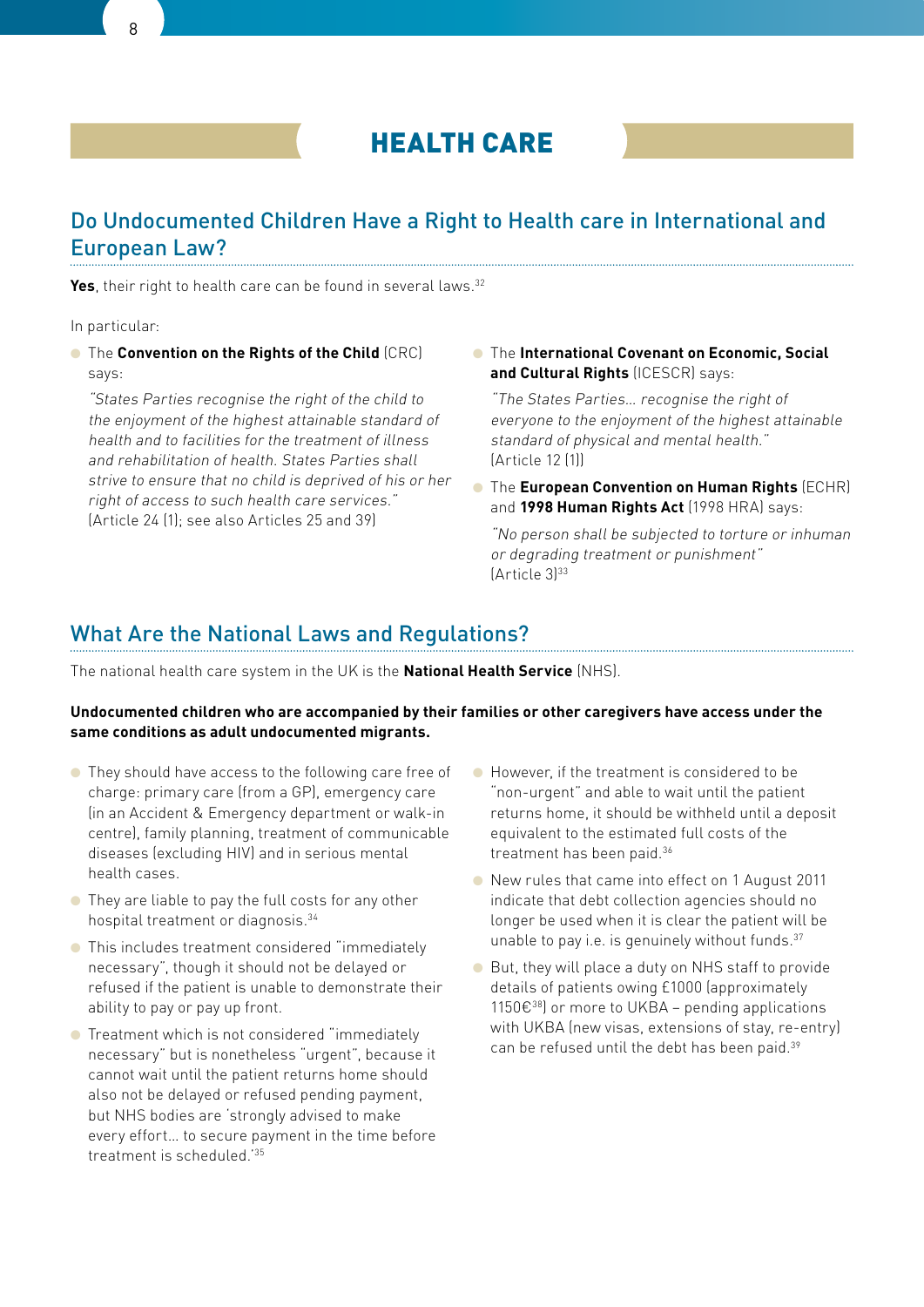# What is the Situation in Practice?

- Undocumented children face **numerous difficulties** which prevent them from receiving the care they are entitled to:
	- Primary care from a GP is dependent on the **GP's discretion** whether or not to register them. <sup>40</sup>
	- Pressure to reach government targets can make GPs reluctant to register undocumented children.
	- There is no legal or medical **definition of "immediately necessary"** treatment, so interpretations vary widely at the local level.
	- The **costs are prohibitive** for care that must be paid for.
	- **The rules are complex** and lack clarity.
	- This contributes to a **lack of awareness on the part of health professionals**, at the same time as they are given the responsibility to establish status and entitlements and provide care accordingly.41
- All children in an irregular migration situation both children of undocumented migrants and those who are undocumented themselves - may also be prevented from accessing health care by several other obstacles:
	- **Migrants** may **lack awareness** of their entitlements.
	- There is a **fear** of being detected (which will likely increase with the new rules which introduce the duty for the NHS to share patient information with UKBA when £1000 (approximately 1150€) or more is owed).
	- **There are language** barriers.

### **Fear about accessing health care ends in tragedy for undocumented family**

An undocumented family placed their young baby with an unregistered child minder while they worked. The child minder shook the baby causing severe injury. Instead of taking the baby straight to hospital. the parents sought the help of an unlicensed medical practitioner due to fear that their immigration status would be exposed if they went to A & E. The family did later present to A & E, but the baby died. There is no evidence that the baby would have survived if she had reached A & E sooner, but the delay may have been an aggravating factor.

Therefore:

- Many undocumented children **only receive treatment in hospital Accident & Emergency departments, when it is an emergency.** They do not receive continuous care.
- This is not only highly detrimental to children's health but more expensive than preventative care.
- Those who have been able to register with a General Practitioner (GP) also **receive primary care**, but still have **limited access to secondary care**.
- Access to **specialist, dental** or **optometry treatment** is very difficult.
- **Mental health care** is rarely available: despite undocumented children's vulnerability to mental health needs.<sup>42</sup>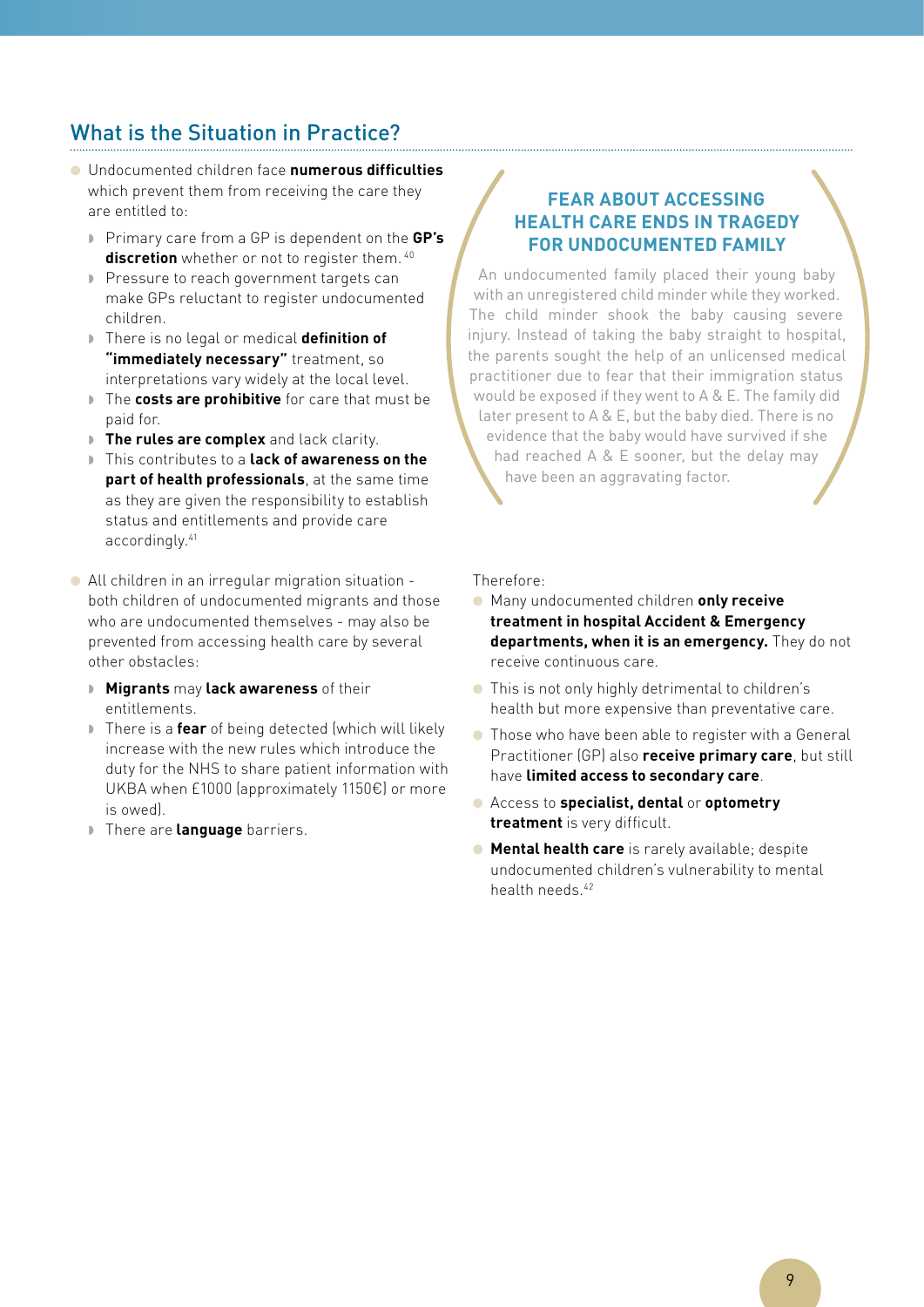

## Do Undocumented Children Have a Right to Housing in International and European Law?

Yes, their right to housing can be found in several laws.<sup>43</sup>

In particular:

**• The Convention on the Rights of the Child** (CRC) says:

"States Parties recognise the right of every child to a standard of living adequate for the child's physical, mental, spiritual, moral and social development" and "in accordance with national conditions and within their means, shall take appropriate measures to assist parents and others responsible for the child to implement this right and shall in case of need provide material assistance and support programmes, particularly with regard to nutrition, clothing and housing." (Article 27 (1) and (3))

● The **International Covenant on Economic, Social and Cultural Rights** (ICESCR) says:

"The States Parties… recognise the right of everyone to an adequate standard of living for himself and his family, including adequate food, clothing and housing… The States Parties will take appropriate steps to ensure the realisation of this right…." (Article 11 (1))

● The **European Convention on Human Rights** (ECHR) and **1998 Human Rights Act** (1998 HRA) has the prohibition of inhuman and degrading treatment (Article 3) and, in Article 8:

"Everyone has the right to respect for his private and family life, his home and his correspondence."

Whilst there is no general duty to provide housing, European Court of Human Rights jurisprudence indicates that these rights can imply a positive obligation on States to avoid imposing "intolerable living conditions" that would breach these rights. 44

## What Are the National Laws and Regulations?

Local authorities have an obligation to provide support (including accommodation) to **avoid a breach of human rights**. 45

Otherwise, there is no national legislation which specifies the right to housing for children in an irregular migration status with their parent(s) or other caregivers. Section 20 of the Children Act 1989 requires local authorities to 'provide accommodation for any child in need within their area', but this only explicitly imposes the duty to house the child.<sup>46</sup>

10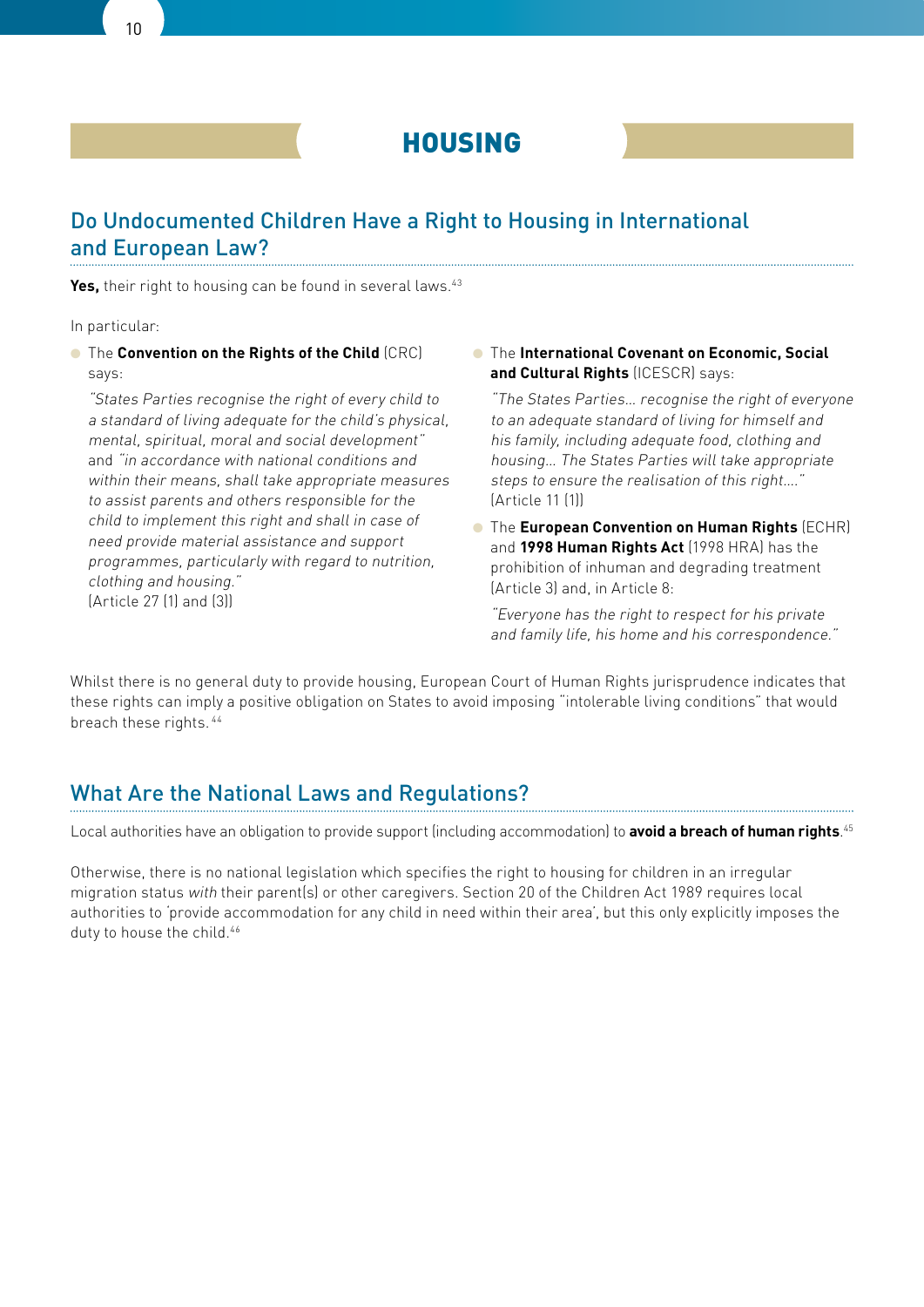# What is the Situation in Practice?

- Children in an irregular migration status usually **do not have access to social housing with their family** unless one member of the family has a residence permit.
- The local authority's duty is usually interpreted as an obligation to house the child, but not the family – **the child is separated from their family and put under the care of the local authorities**. **This is a breach of the right to family life** (Article 8 ECHR/ 1998 HRA) and often contradicts the **best interests of the child**<sup>47</sup>
- In some extreme cases**, temporary lodging in**  shelters or hotels is offered to a family.<sup>48</sup> There is a shortage of such emergency accommodation and the shelters are usually inappropriate housing for children.
- Shortage of social housing makes **cheap, decent housing difficult to find** on the private market.
- A **residence permit** is sometimes required to legally rent on the private housing market.
- Housing arrangements are often insecure, with families having to **move frequently** and rely at times on friends and family.
- When accessing the **private housing market**, undocumented families often:
	- face racism and **discrimination**
	- are forced to live in **sub-standard conditions**  (overcrowded, unsanitary etc)
	- have their precarious situation **exploited** by landlords
	- **rarely report** such exploitation to the authorities for fear of being identified, or at best having to find alternative accommodation.

### **Moving from place to place**

Ms A, a refused asylum seeker from Nigeria, was denied social services assistance with accommodation although she had a child aged 2 years. She moved from place to place with her child and on at least one occasion slept in the park overnight with the child.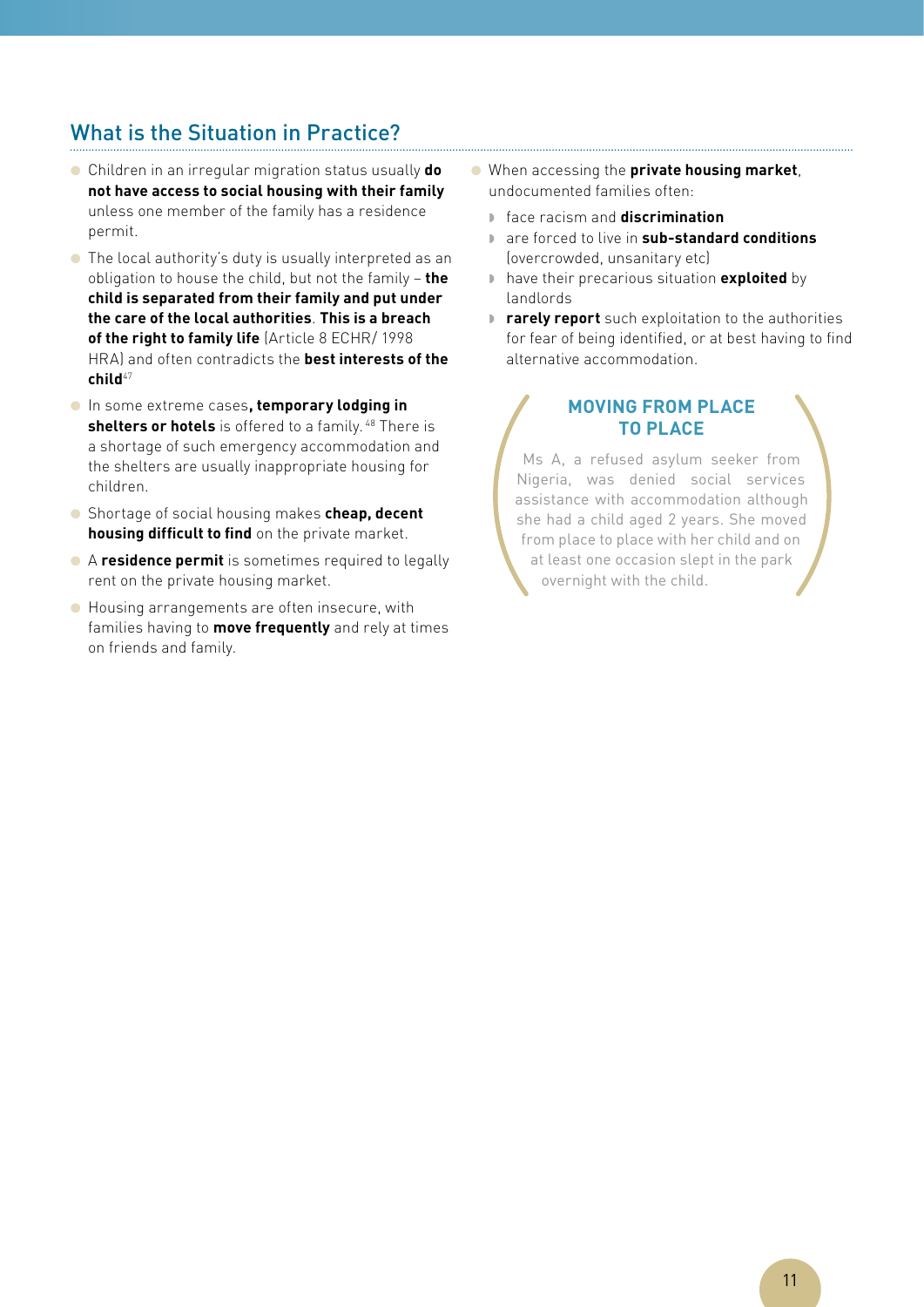## Barriers Common to Accessing All Social Rights

- National legislation that is below the standards set out in human rights law, inexplicit or contradicted by other rules and practices
- Lack of clarity in the rules and frequent changes in policy
- Discretion and lack of training for local authorities/ service providers, at the same time as they are given increasing responsibility for determining immigration status
- Fear
- Lack of awareness of undocumented families of their rights

## Cross-cutting Issues

- **Interdependence of rights**  children's health, living conditions and access to education are all closely interlinked, and only by guaranteeing basic access to education, health care and housing, are these children allowed sure and solid development. To deny access of one of these rights affects all the others.<sup>49</sup>
- **The use of child poverty as a tool of immigration control** migration control tends to take priority over child protection, so much so that repressive policies are often justified by the (flawed) logic that making life as intolerable as possible will motivate "voluntary" return. A clear example is that the government has the power to withdraw Section 95 support from refused asylum seeking families if they are not taking steps to leave the UK (or explain why they aren't). There is also concern that, in this context, the power to separate children from their families could be used to be 'tough' on irregular migrants, rather than only in cases where it is clearly in the best interests of the child. These policies are implemented without consideration of the impact on children.
- The practice of child **detention** is also a major concern. Children's access to their rights to education and heath care is severely limited in detention, and it is a de facto breach of their right to housing as detention centres (or 'Immigration Removal Centres') are completely unsuitable accommodation for children. Detention has been found to be highly detrimental to children's physical and mental health, and in breach of international and European laws.<sup>50</sup> There have also been concerns raised regarding knowledge of child protection by staff of removal centres.<sup>51</sup>

"The Commissioner [for Human Rights of the Council of Europe] is particularly concerned by the practice of detaining accompanied children... The Commissioner recommends that the UKBA pay particular attention to these cases."

Thomas Hammarberg, Memorandum following visits to the UK on 5-8/02/08 & 31/03-02/04/08

Despite a pledge to end the practice of child detention for immigration purposes by the current coalition government, many are concerned that the proposed alternative – "pre-departure accommodation" – retains many of the defining features of detention, and will be used based on the same justifications, so does not represent a real alternative to detention, and will still have significant negative effects on children.<sup>52</sup>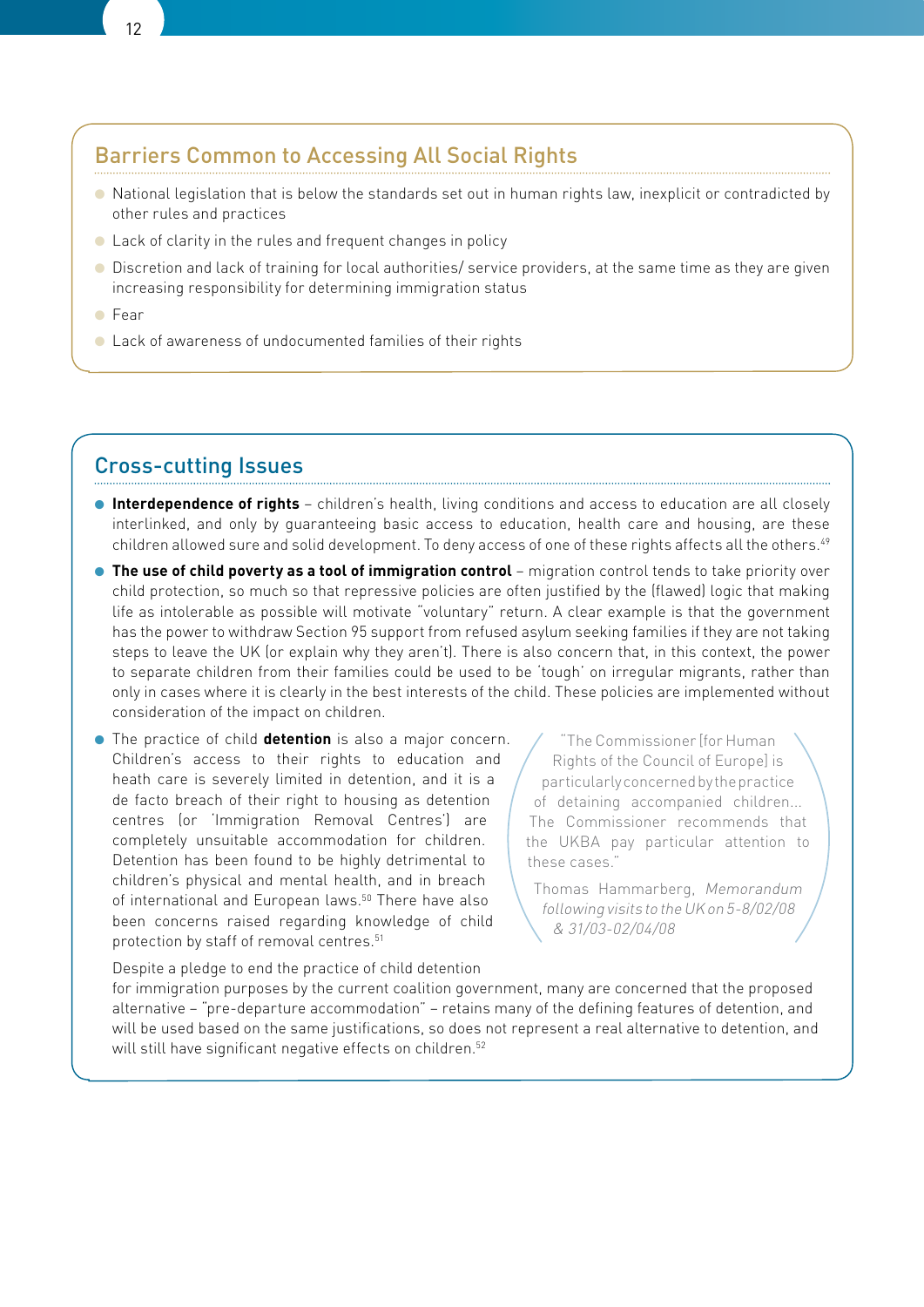## Regularisation

There is also a pressing need for **durable solutions** for undocumented children – pathways into a regular migration status and documentation.

As outlined in this brief, all children are entitled to various rights regardless of immigration status, but the precarious living conditions associated with irregular migration status are highly detrimental to their wellbeing. Further, as children grow older and transition to adulthood, they must face the reality of living as an adult with undocumented status, which is particularly harsh for the many that have spent many years and grown up in the UK.

In the UK, **most irregular migrants will not be able to regularise their status easily, if at all**. The UK government has usually set its face against general amnesties.

There are a limited number of specific conditions which individuals (and their children) could meet:

- An immigration rule allows some of those ending a relationship because of **domestic violence** to apply for indefinite leave to remain, in specific circumstances.
- Those in fear of returning home because of human rights abuses (including those at risk of being trafficked again) may be able to apply for **asylum**, and there are specific arrangements to allow some victims of trafficking to have a short time with no threat of immigration enforcement to consider their options.
- Those who face the prospect of inhuman or degrading treatment at home may be able to apply for leave to remain on **human rights grounds**.
- People with very close family links in the UK may be able to argue that the UK is the only place they can exercise their **right to family life**.
- Individuals may find that because of ancestry or marriage they can use the freedom of movement and residence rights allowed by **European Union rules**.

#### ● **Long residence -**

Immigration rules allow for the grant of Indefinite Leave to Remain to people on the grounds of long residence.<sup>53</sup> Long residence is defined as:

- 10 years lawful residence
- 14 years residence of any legality (with any or all of the time spent in breach of immigration law)

The residence has to be continuous. Leave will not be granted if "in all the circumstances of the case" it would be "against the public interest". The Immigration Directorate Instructions say:

Even regularization by these routes is by no means guaranteed, due to numerous obstacles, including:

- Lack of good quality free **legal representation**
- **Discretion** and **poor quality initial decision-making**
- **Application fees**: Some applications to stay in the UK require fees to be paid: for example, an Indefinite Leave to Remain visa costs a minimum of £750. Applications through the asylum system do not attract fees. Where an application is made on human rights grounds and the applicant is destitute, the UKBA should waive the fee on application, but this may require a lawyer to insist.
- **Lack of awareness** on the part of both families in an irregular migration situation and their advocates and lawyers
- **Complex procedures** and requirements

Further, leave granted on human rights grounds is usually only Discretionary Leave of 3 years. It is imperative for children to have stable and long-term regularization possibilities.

"the Rule is not intended to reward people for their success in evading, or failing to cooperate with, the immigration control. Therefore, any deliberate or blatant attempts to circumvent the control, e.g. by absconding, contracting a marriage of convenience or using false documents (this is not an exhaustive list) may well mean that it is not in the public interest to grant leave."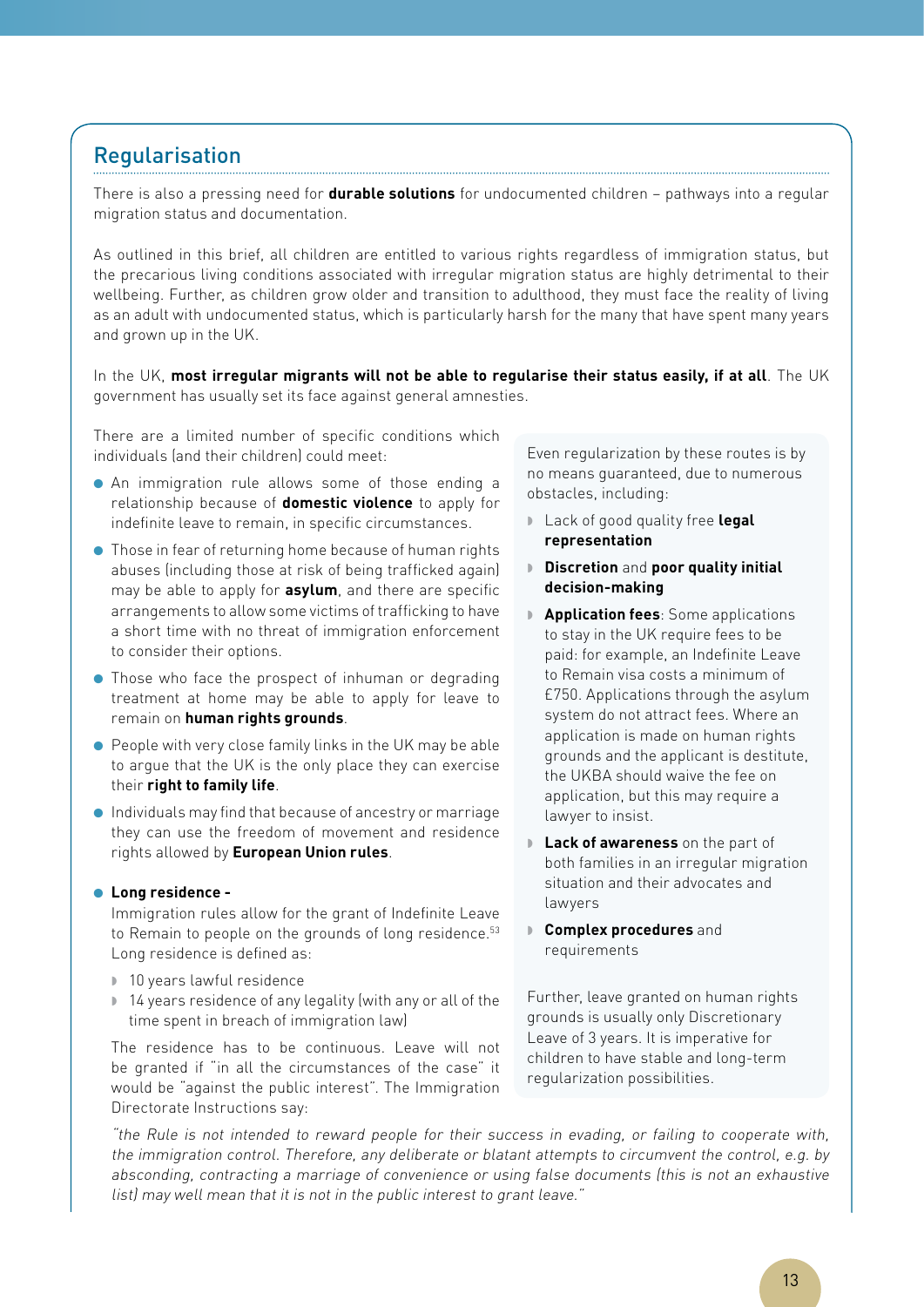#### ● **Residence of children -**

Until 9th December 2008, there was a concession (called DP5/96) that allowed some families to apply for indefinite leave on the basis that they had a child under 18 who had lived at least seven years in the UK. This has now been withdrawn and only applies to applications made before that date.

When the concession was withdrawn, the government stated that cases would now be dealt with on the basis of the Human Rights Act (and particularly the right to private and family life under Article 8 ECHR/ 1998 HRA). So families with children can still apply for leave on the basis that their children's long residence in the UK means that it would not be proportionate to remove them, but there is no longer a fixed policy of seven years for the residence: in some circumstances this might mean that a family could apply earlier than that, but it is clearly possible that leave might be refused if the human rights grounds are not considered strong enough even where the family had been in the UK for more than seven years.

The main change, however, would appear to be that those who apply to stay on human rights ground normally do not get indefinite leave, but three years' discretionary leave (which includes the right to work, claim benefits etc).

#### ● **Nationality of children -**

A March 2011 judgment in the European Court of Justice - the Zambrano case<sup>54</sup> - opens up new possibilities for regularisation for the parents of British children. A child is automatically British if either parent is British or settled, and for these purposes, a 'parent' is defined as the mother, an adoptive parent, or the father if married to the mother, on the child's birth certificate (since 2006) or proven by the courts to be the child's father. So, for example, the child of an undocumented mother and a British father, who has put himself on to the birth certificate, is British.

In the Zambrano case, the Court concluded that:

"Article 20 TFEU is to be interpreted as meaning that it precludes a Member State from refusing a third country national upon whom his minor children, who are European Union citizens, are dependent, a right of residence in the Member State of residence and nationality of those children, and from refusing to grant a work permit to that third country national, in so far as such decisions deprive those children of the genuine enjoyment of the substance of the rights attaching to the status of European Union citizen."

In other words, a British child has a right to live in the UK, because s/he is also a European citizen, and so the parents, who are the primary caregivers of the child, also have to be given the right to reside and associated rights in order for the child to enjoy its rights. In the case of Mr Ruiz and Ms Zambrano, who were Colombian refused asylum seekers in Belgium; the Court ruled they had to be given the right to work and claim out of work benefits.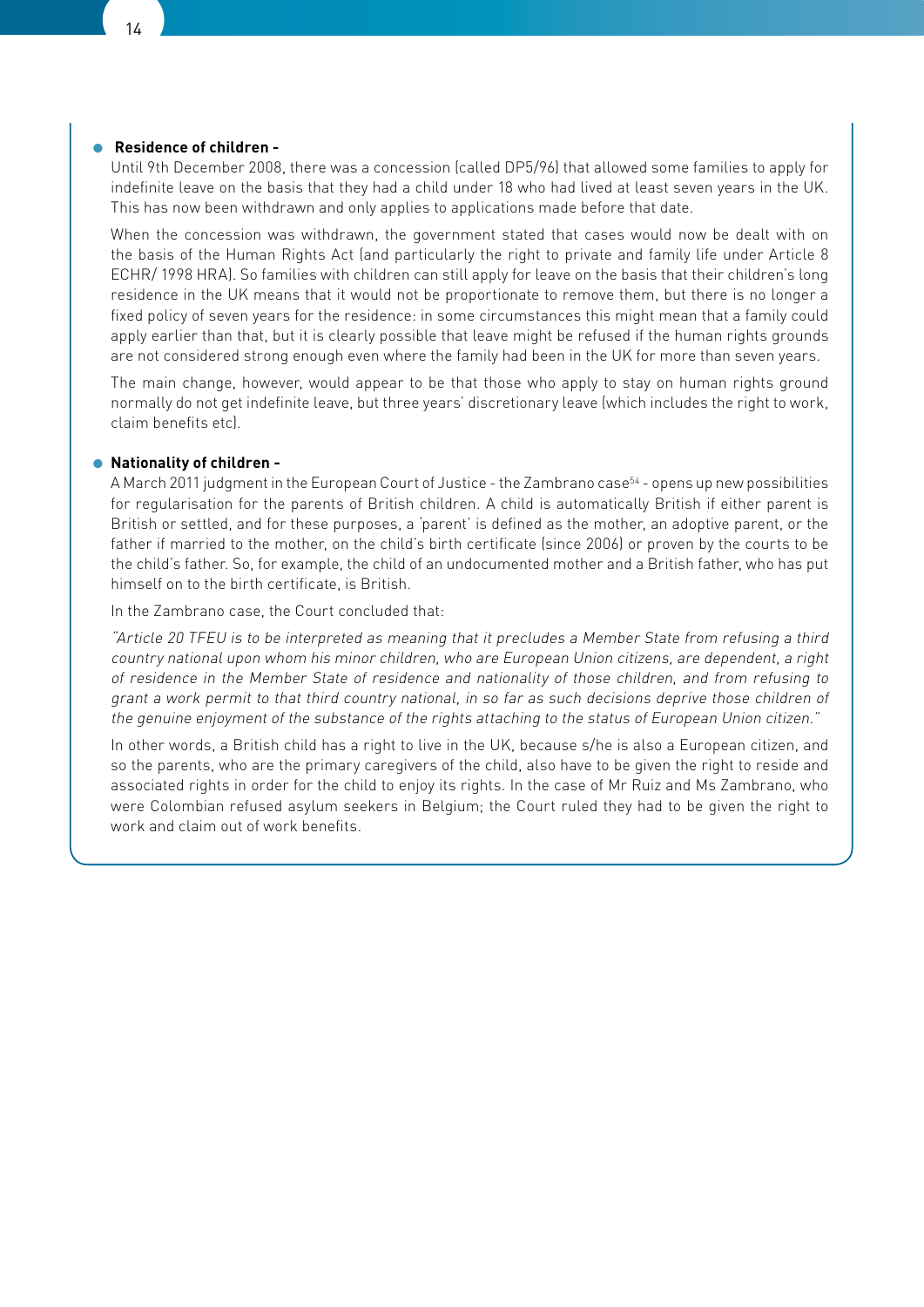## **Endnotes**

\*Please see online version for active links to websites at: http://picum.org/en/publications/conference-and-workshop-reports/29486/

### **Terminology**

- 1 In 1975, the UN General Assembly requested "The United Nations organs and the specialised agencies concerned to utilise in all official documents the term 'non-documented or irregular migrant workers' to define those workers that illegally and/or surreptitiously enter another country to obtain work (General Assembly, Measures to ensure the human rights of all migrant workers, 3449, 2433rd plenary meeting, 9 December 1975, para 2).
- 2 The Council of Europe adopted a resolution in June 2006 on the human rights of irregular migrants, in which it states that it "prefers to use the term 'irregular' migrants." (Council of Europe, Parliamentary Assembly, Resolution 1509 (2006), Human rights of irregular migrants, at point 7)
- 3 The European Parliament "Calls on the European institutions and Member States to stop using the term 'illegal immigrants', which has very negative connotations, and instead to refer to 'irregular/undocumented workers/migrants'" (European Parliament, Report on the situation of fundamental rights in the European Union 2004-2008 (2007/2145(INI), Recommendation 158)

### **Child Protection in General**

- 4 For guidance on making a complaint about a breach of human rights nationally, see the Equality and Human [Rights Commission](http://www.equalityhumanrights.com/human-rights/using-your-human-rights/). Although they are legally binding once ratified, international instruments are not directly enforceable in domestic courts unless an Act of Parliament transposes it into national law. Cases can be taken to court for breaches of the 1998 HRA, and to the European Court of Human Rights if all options in the domestic courts have been exhausted. The regional and international legal instruments also have monitoring bodies to which State Parties must report periodically. Alternative reports can be submitted to complement information provided in the government self-assessments, and some bodies accept communication from individuals or collective complaints. For further information on the CRC see footnote 6, and on the ICESCR see footnote 8. Details of the UN monitoring bodies can be found [here,](http://www.ohchr.org/en/hrbodies/Pages/HumanRightsBodies.aspx) of the European Court of Human Rights [here,](http://www.echr.coe.int/echr/homepage_EN) and of the European Committee on Social Rights (European Social Charter) [here.](http://www.coe.int/t/dghl/monitoring/socialcharter/ECSR/ECSRdefault_en.asp)
- 5 The full text of the CRC is available [here.](http://www2.ohchr.org/english/law/crc.htm)
- 6 At the time, there was a reservation on immigration and nationality matters. The reservation was withdrawn in 2008. The CRC has not been transposed directly into national law; but its provisions have been incorporated into various national laws. Civil society can also submit "shadow" or alternative reports to the Committee on the Rights of the Child to complement the government's self-assessment (initially, 2 years after acceding to the Convention, and then every 5 years). An [Optional Protocol](http://daccess-ods.un.org/access.nsf/Get?Open&DS=A/HRC/17/L.8&Lang=E) was adopted by the Human Rights Council on 17 June 2011 that allows the Committee to also examine communications from children and their representatives as well as inter-State communications. In its resolution (A/HRC/17/L.8), the Council recommended that the General Assembly adopts the Optional Protocol and that the Optional Protocol be opened for signature at a signing ceremony to be held in 2012. A Children's Rights Bill, which would incorporate the CRC into domestic law, was proposed and had its first reading in the House of Lords on 19 November 2009. However, a second reading was never scheduled and the 2009-2010 session of Parliament has ended so the Bill will not make any further progress. However, in the case ZH (Tanzania), the UK Supreme Court considered the UK's obligations under the CRC systematically in its judgement. This may establish precedent for its increased use in domestic courts ([ZH \(Tanzania\) \(FC\) \(Appellant\) v. Secretary of State for the Home Department \(Respondent\),](http://www.supremecourt.gov.uk/decided-cases/docs/UKSC_2010_0002_Judgment.pdf) [2011] UKSC 4, United Kingdom: Supreme Court, 1 February 2011).
- 7 The full text of the ICESCR is available [here.](http://www2.ohchr.org/english/law/cescr.htm)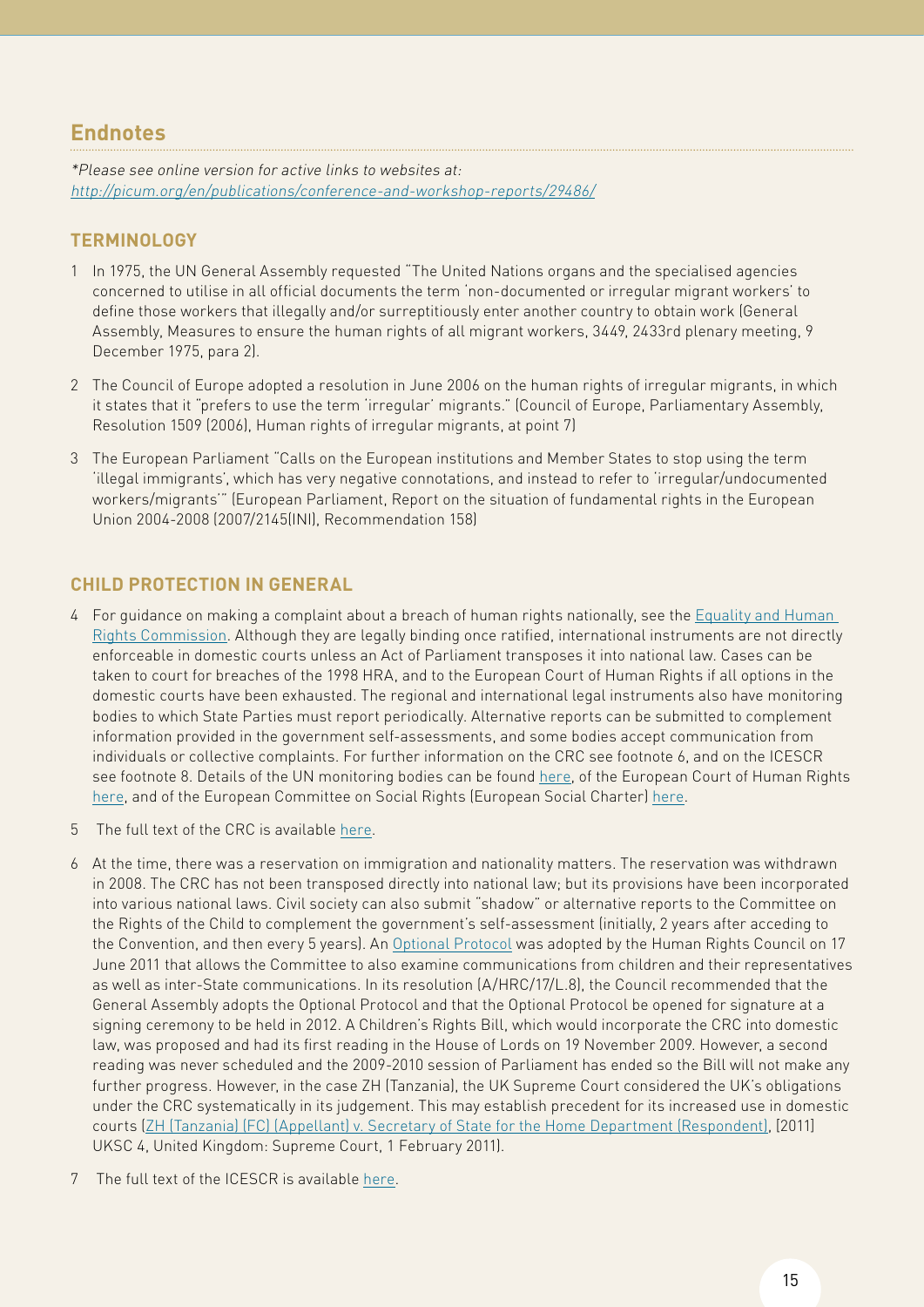

- 8 The ICESCR has not been transposed directly into national law; its provisions have been incorporated into various national laws and administrative measures (see ['Fifth Periodic Report from the United Kingdom, the](http://www.justice.gov.uk/publications/docs/ICESCR-whole-report.pdf)  [Crown Dependencies, the British Overseas Territories' to the Committee on Economic, Social and Cultural](http://www.justice.gov.uk/publications/docs/ICESCR-whole-report.pdf)  [Rights](http://www.justice.gov.uk/publications/docs/ICESCR-whole-report.pdf), July 2007). NGOs have various ways of participating in the review by the Committee of Economic, Social and Cultural Rights following the submission of the government's self-assessment (initially, 2 years after acceding to the Convention, and then every 5 years) (details available [here\)](http://www2.ohchr.org/english/bodies/cescr/NGOs.htm).
- 9 The full text of the ECHR is available [here](http://www.echr.coe.int/NR/rdonlyres/D5CC24A7-DC13-4318-B457-5C9014916D7A/0/ENG_CONV.pdf).
- 10 Entered into force 3 September 1953.
- 11 The full text of the 1998 HRA is available [here.](http://www.legislation.gov.uk/ukpga/1998/42/contents) The 1998 HRA means that breaches of the ECHR/ 1998 HRA can be brought before the domestic courts. Cases can also be taken to the European Court of Human Rights if all procedures in the domestic courts have been exhausted.
- 12 For the analysis of the UK's implementation of these general principles of the CRC, see ["The United Nations](https://media.education.gov.uk/assets/files/doc/t/uncrc  how legislation underpins implementation in england march 2010.doc)  [Convention on the Rights of the Child: How legislation underpins implementation in England",](https://media.education.gov.uk/assets/files/doc/t/uncrc   how legislation underpins implementation in england march 2010.doc) Further information for the Joint Committee on Human Rights, Work in Progress, March 2010, p24-32.
- 13 "State obligations under the Convention apply to each child within the State's territory and to all children subject to its jurisdiction (art. 2). […] Therefore, the enjoyment of rights stipulated in the Convention is not limited to children who are citizens of a State party and must therefore, if not explicitly stated otherwise in the Convention, also be available to all children - including asylum-seeking, refugee and migrant children irrespective of their nationality, immigration status or statelessness." (Paragraph 12, [General Comment No. 6](http://daccess-dds-ny.un.org/doc/UNDOC/GEN/G05/438/05/PDF/G0543805.pdf?OpenElement)  [\(2005\),](http://daccess-dds-ny.un.org/doc/UNDOC/GEN/G05/438/05/PDF/G0543805.pdf?OpenElement) Committee on the Rights of the Child).
- 14 "Exceptionally, a return to the home country may be arranged, after careful balancing of the child's best interests and other considerations, if the latter are rights-based and override best interests of the child. Such may be the case in situations in which the child constitutes a serious risk to the security of the State or to the society. Non-rights-based arguments such as those relating to general migration control, cannot override best interests considerations." (Paragraph 86, General Comment No. 6, Committee on the Rights of the Child.) Although this paragraph refers specifically to return, the general principle may apply to every right.
- 15 ZH (Tanzania) (FC) (Appellant) v. Secretary of State for the Home Department (Respondent), *ibid.*
- 16 Two other important legal instruments are also relevant: the International Convention on the Protection of the Rights of All Migrant Workers and Members of their Families (ICRMW) and the Charter of Fundamental Rights of the European Union (the Charter). Although no EU Member State has ratified the ICRMW, and the UK has opted out of the Charter, they reiterate international standards. Other relevant EU policies include the EU Strategy on the Rights of the Child and the EU 2020 Strategy; regarding education, the 2000 Lisbon Agenda and Proposed Directive on equal treatment (COM (2008) 426) extending protection against discrimination to education; regarding adequate standard of living/ child poverty, Articles 13, 136 and 137 EC, the Lisbon Strategy and Social Inclusion Process, the On-going Work of the Social Protection Committee EU Indicators Sub-group.
- 17 The full text of the Children Act (2004) is available [here.](http://www.legislation.gov.uk/ukpga/2004/31/contents)
- 18 The full text of the Borders, Citizenship and Immigration Act 2009 is available [here](http://www.legislation.gov.uk/ukpga/2009/11/contents).
- 19 [UK Border Agency Code of Practice for Keeping Children Safe from Harm](http://www.ukba.homeoffice.gov.uk/sitecontent/documents/policyandlaw/consultations/closedconsultations/keepingchildrensafe/codeofpracticechildren?view=Binary)
- 20 Sigona & Hughes (2010) ["Being children and undocumented in the UK: A background paper"](http://www.compas.ox.ac.uk/fileadmin/files/pdfs/Working_Papers/WP1078 Nando Sigona.pdf), page 18; Webber (2009) "New immigration code does not fully protect children"; [IRR News](http://www.irr.org.uk/2009/january/bw000006.html).
- 21 NB: The position of the Every Child Matters Framework in the policy and priorities of the new Coalition government is unclear. More information is available [here.](http://www.everychildmattersbook.co.uk/every-child-matters-and-the-alliance-government)
- 22 Paragraph 88, Section 14: Functions and procedure of LSCBs, [Explanatory Notes, Children Act \(2004\).](http://www.legislation.gov.uk/ukpga/2004/31/notes/division/2/2/2)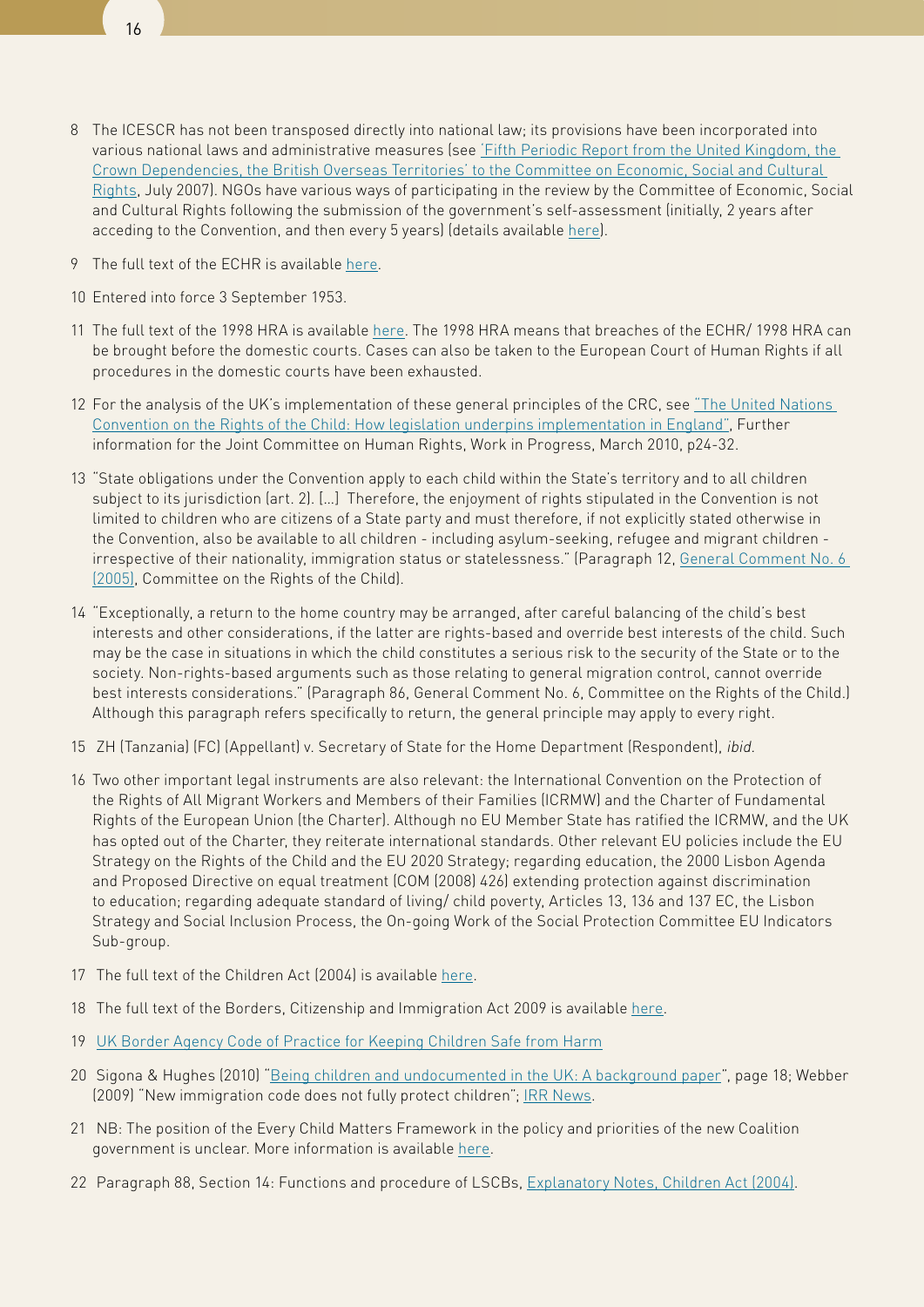### **Education**

- 23 Article 28, 29 CRC, Article 26 (1) UDHR, Article 13 (1) (2), 14 ICESCR, Article 5 (e)(v) ICERD, Protocol 1 Article 2 ECHR. It is also in Article 17(2) ESC - the Committee on Social Rights has not stated explicitly that undocumented children must have equal access to education, but it has found that, notwithstanding the general exclusion of undocumented migrants from the scope of the ESC, other basic social rights, such as health care and housing, must be provided to children in an irregular migration situation in certain conditions (see footnotes 31 and 42). Further, it has said that "Particular attention must be paid to ensure that vulnerable groups benefit from the right to education and have equal access" (e.g. Secretariat for ESC, ["Children's Rights](http://www.coe.int/t/dghl/monitoring/socialcharter/Theme factsheets/FactsheetChildren_en.pdf)  [under the European Social Charter"](http://www.coe.int/t/dghl/monitoring/socialcharter/Theme factsheets/FactsheetChildren_en.pdf)). Therefore, it is likely that the Committee would find that Article 17 ESC applies to undocumented children. Though not legally binding, it can also be found in Article 30 ICRMW, Article 14 of the Charter, Article 3 (1)(e) UNESCO Convention Against Discrimination in Education (accepted but not ratified by the UK).
- 24 "The Committee takes note of Article 2 of the Convention on the Rights of the Child and Article 3(e) of the UNESCO Convention against Discrimination in Education and confirms that the principle of non-discrimination extends to all persons of school age residing in the territory of a State party, including non-nationals, and irrespective of their legal status." (Paragraph 34, [General Comment No. 13](http://www.unhchr.ch/tbs/doc.nsf/%28Symbol%29/ae1a0b126d068e868025683c003c8b3b?Opendocument), Committee on Economic, Social and Cultural Rights)
- 25 Protocol 1 was signed and ratified 1952 (Entered into force 1954). In the case Timishev v. Russia, the European Court of Human Rights ruled that the exclusion of two children (aged seven and nine) from school as a result of their Chechen father no longer having a migrant's card was a violation of the ECHR. (European Court of Human Rights, [Timishev v. Russia,](http://www.humanrights.is/the-human-rights-project/humanrightscasesandmaterials/cases/regionalcases/europeancourtofhumanrights/nr/2662) judgment of 13 December 2005, Application Nos. 55762/00 and 55974/00, para. 66.
- 26 Local Education Authorities (LEAs) in England and Wales, and Education and Library Boards in North Ireland
- 27 Children of compulsory school age and those under or over that age (up to the age of 20), and registered as a pupil at a school maintained by the authority. Article 13A [Education Act 1996](http://www.opsi.gov.uk/Acts/acts1996/ukpga_19960056_en_1). This is reiterated in the Article 1 [Education and Inspections Act 2006](http://www.opsi.gov.uk/acts/acts2006/ukpga_20060040_en_1).
- 28 Article 7 [Education Act 1996](http://www.opsi.gov.uk/Acts/acts1996/ukpga_19960056_en_1).
- 29 See UKBA [website](http://www.ukba.homeoffice.gov.uk/while-in-uk/rightsandresponsibilities/education/).
- 30 This is often required both to establish the duty of the LEA and to demonstrate eligibility for the school, as admissions are usually according to catchment areas. It can also be justified by the fact that funding is often based on the number of pupils, so the school administration needs some documentation when registering the child.
- 31 For example, schools receive additional funding for children from low-income families. However, this amount is calculated according to the number of children receiving free school dinners – a benefit from which undocumented children are excluded unless their parents are receiving some kind of support from social services.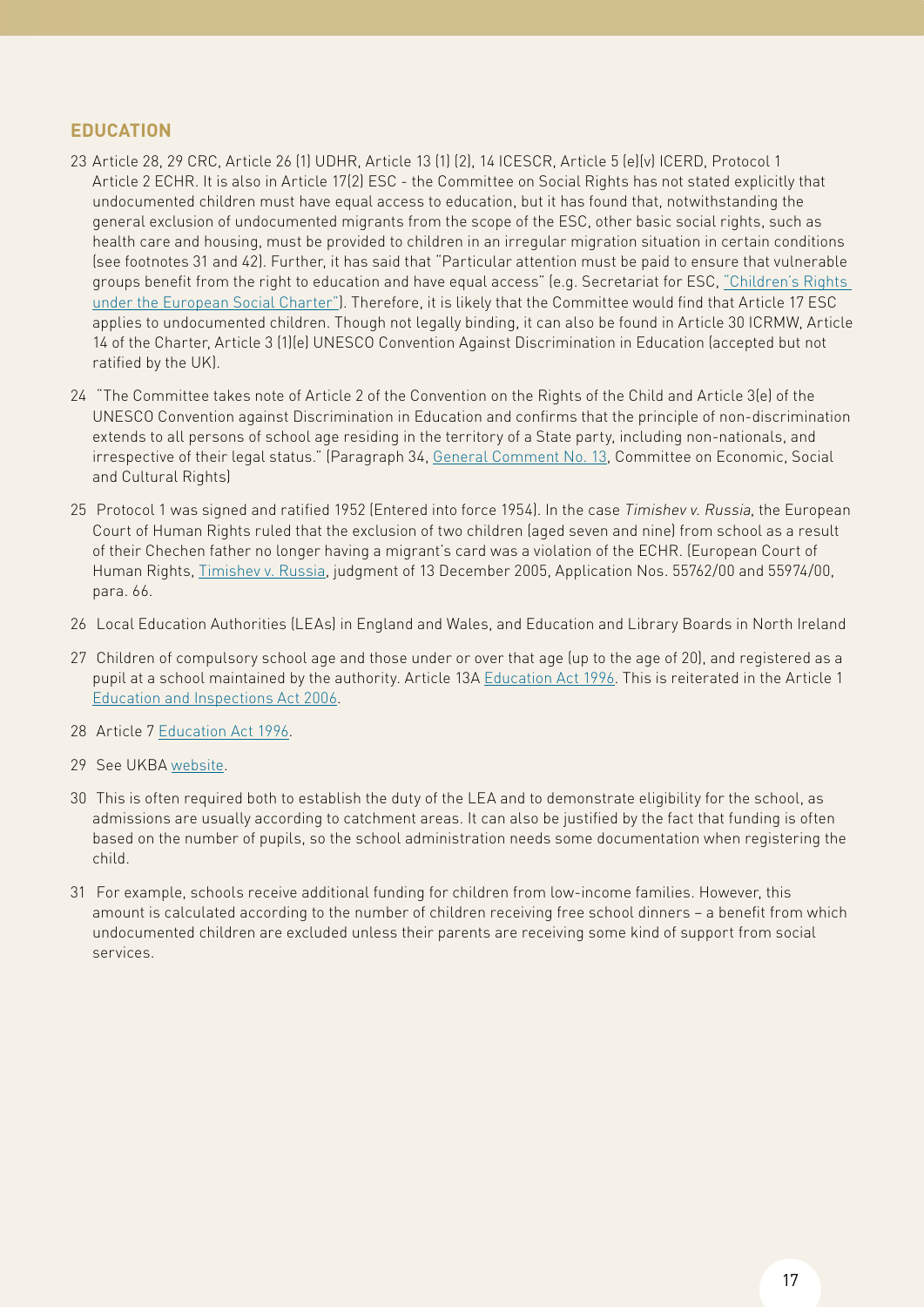#### **Healthcare**

- 32 Article 24 (1), 25, 39 CRC, Article 25 UDHR, Article 12 (1) ICESCR, Article 5 (e)(iv) ICERD, Article 14 (2b) CEDAW, Article 3 ECHR. It is also in Article 13 ESC, which the European Committee of Social Rights has extended to apply to irregular migrants. Further, the Committee found that limiting care of children to emergency situations was a violation of Article 17 (International Federation of Human Rights Leagues (FIDH) v. France, complaint n° 14/2003, decision on the merits of 8 September 2004, §§ 26-32; Council of Europe (2008) "[Digest](http://www.coe.int/t/dghl/monitoring/socialcharter/Digest/DigestSept2008_en.pdf)  [of the Case Law of the European Committee of Social Rights](http://www.coe.int/t/dghl/monitoring/socialcharter/Digest/DigestSept2008_en.pdf)", page 183-184. Though not legally binding, it can also be found in Article 28 ICRMW, Article 35 of the Charter. As a WHO Member State, the UK also "has a duty to ensure that national and regional healthcare systems and, in particular, hospitals and health services, address migrant children's right to healthcare; and hospitals and health services have a duty to empower migrant children and their families, by promoting knowledge and awareness on migrant children's rights" (IOM (2009) Ensuring the Right of Migrant Children to Health Care: The Response of Hospitals and Health Services, page 9-10).
- 33 In the case Pretty v. United Kingdom, the European Court of Human Rights ruled that treatment which risks exacerbating suffering from illness can fall under Article 3, where the authorities can be held responsible (e.g. detention, expulsion). (European Court of Human Rights, [Pretty v. United Kingdom,](http://www.pusc.it/can/p_martinagar/lrgiurisprinternaz/HUDOC/Pretty/PRETTY vs UNITED) judgment of 29 April 2002 (Application No.2346/02), para. 52.
- 34 This has been the case since 2004, when Statutory Instrument No614 (SI614) came into force, making groups not 'lawfully resident' in the UK liable to pay NHS hospital and secondary care charges [\(Statutory Instruments](http://www.legislation.gov.uk/uksi/2004/614/contents/made)  [No. 614 of 2004,](http://www.legislation.gov.uk/uksi/2004/614/contents/made) The National Health Service (Charges to Overseas Visitors) (Amendment) Regulations 2004, March 2004. Charging for overseas visitors was then enabled by Section 175 of the [National Health Service](http://www.legislation.gov.uk/ukpga/2006/41/contents)  [Act 2006](http://www.legislation.gov.uk/ukpga/2006/41/contents). Undocumented migrants' access to health care is governed by the rules for 'overseas visitors' as they are not considered 'ordinarily resident' in the UK. Changes to the rules that came into force on 1 August exempt unaccompanied children under local authority care and refused asylum seekers in receipt of Section 95 or Section 4 support [\(Statutory Instruments 2011 No. 1556](http://api.ning.com/files/0HsvDZhUAlChn4VDXDD97SLpoqnehDcLPKTIC7uhuOr7vONNg0tXRFAIlGjdiTJhTJnyfPAUQxVRaj9yiWy8xEs9dcjRpKG0/NationalHealthServiceRegulations27June.pdf), The National Health Service (Charges to Overseas Visitors) Regulations 2011.
- 35 Department of Health (2011) [Implementing the Overseas Visitors Hospital Charging Regulations](http://api.ning.com/files/RkT5IfagSCnOuOllMAwk9biclB1U93nCschPWokBQyZobCI24JRhuTKzTkMlWFuT3uKGZVmn7azUjhahl3cQ-jg40I44JKme/DHGuidanceJune2011.pdf), para 4.8-4.9
- 36 Ibid, para 4.11
- 37 Ibid, para 4.39
- 38 Rate on 19 September 2011: 1 GBP = 1.15048 EUR ([www.xe.com/ucc\)](http://www.xe.com/ucc)
- 39 The government [announced](http://www.ukba.homeoffice.gov.uk/sitecontent/newsarticles/2011/march/51-getting-tough-on-nhs-debtors) these changes on 18 March 2011, but they are not yet in force, and further guidance will be issued (Department of Health (2011) Implementing the Overseas Visitors Hospital Charging Regulations, para 5.55, ibid.
- 40 Health Service Circular, HSC 1999/018 (DOH,1999) states that groups considered to be not 'lawfully resident' in the UK are not entitled to be registered with a GP. Despite this, the [Department of Health Table of](http://www.medact.org/content/refugees/Briefing V1 agreed.pdf)  [Entitlement to NHS Treatment](http://www.medact.org/content/refugees/Briefing V1 agreed.pdf) (June, 2007) states that GPs have the discretion to register excluded groups as NHS patients. Usually, children born in UK hospitals are registered with a GP automatically with their birth certificate. For children born outside of the UK it is more problematic. Those that were registered while legally residing (e.g. if their parent claimed asylum or overstayed a visa) are usually able to remain with their GP (who may be unaware of the change in status), but for those who need to change GP or who have not been in the system at all, registration is entirely dependent on the GP's discretion.
- 41 A survey carried out by Pulse found that "one in ten primary care organisations flout official guidance by investigating GPs thought to be treating undocumented migrants, amid widespread confusion over the treatment rights of asylum seekers". The survey found widespread disparity among PCO stances regarding access to primary health care for undocumented migrants (and GPs' discretion to register patients), as well as GPs' awareness of the rules and attitudes [\(Pulse,](http://www.pulsetoday.co.uk/newsarticle-content/-/article_display_list/12426580/gps-treating-asylum-seekers-unfairly-targeted-by-pcos) 18 July 2011). Further Miller-Sprafke & Qureshi (2010) 'Mystery Shopper Exercise for NHS London PCT's' found that 'over two thirds of PCT's in London have issued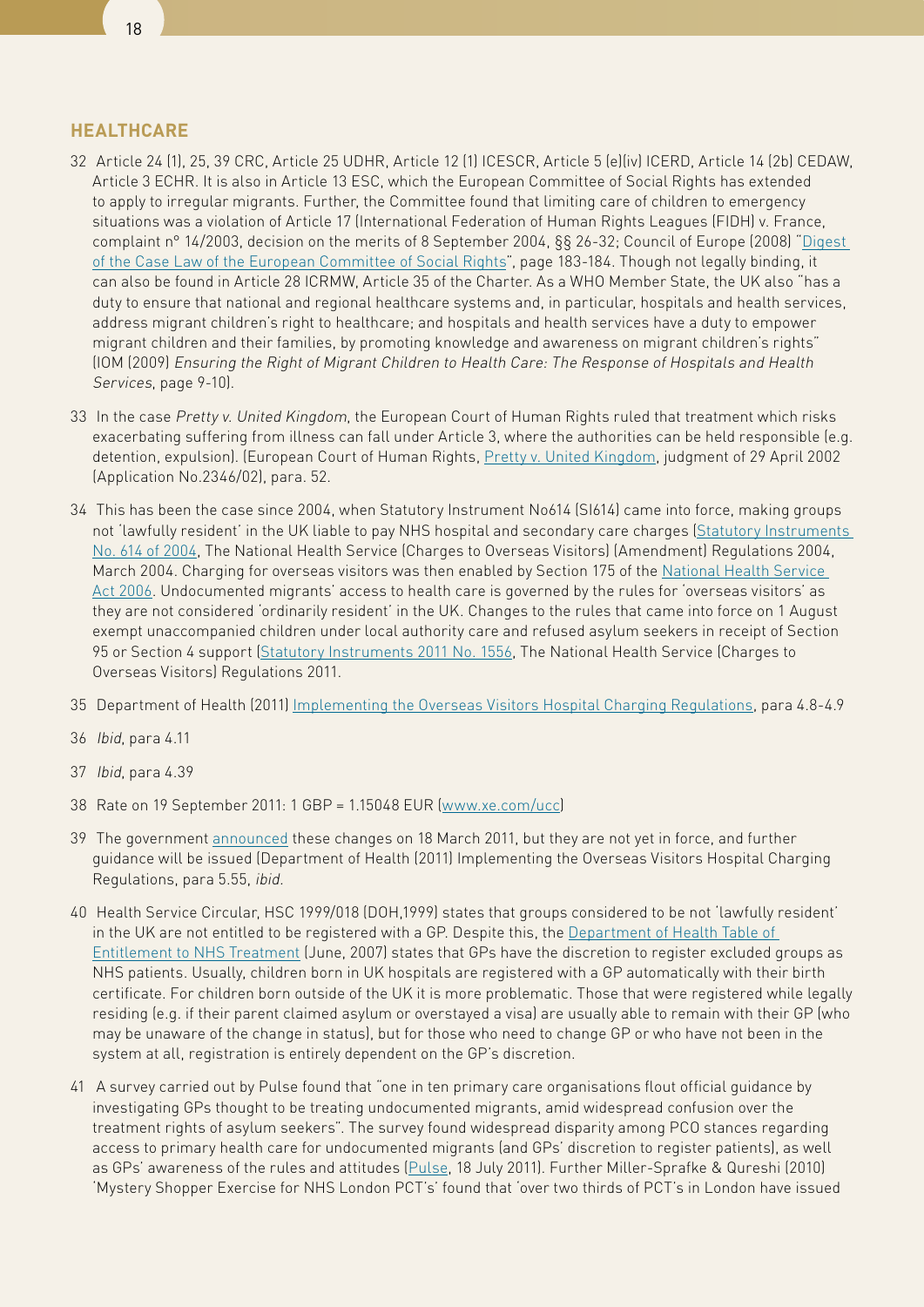guidance to GPs that is incompatible with their legal obligations. Many PCT's advise GP's they should only register people living legally in the UK for more than six months', wrongly applying the 'ordinarily resident' test which only applies to hospital services (MRN, Doctors of the World & Pierce Glynn (2011) ["Access to Primary](http://www.migrantsrights.org.uk/files/Access-to-Health-Care.pdf)  [Health Care for migrants is a right worth defending"](http://www.migrantsrights.org.uk/files/Access-to-Health-Care.pdf).

42 There is a lack of specific information about undocumented children's mental health needs, as with data about their needs in general, but it is particularly necessary for undocumented children to have access to mental health care because the experiences related to being undocumented may cause strain on mental health. For example, children may have experienced trauma over events in their countries of origin, on route, and in the UK itself, such as in detention or due to the uncertainties of living with an irregular status, the threat of deportation (themselves with their families, and of one of their caregivers), and reaching the age of majority/ uncertainty about the future in general.

### **Housing**

- 43 Article 27 (1) (3) CRC, Article 25 (1) UDHR, Article 11 (1) ICESCR, Article 5 (e)(iii) ICERD, Article 14 (2h) CEDAW, Article 3, 8 ECHR. It is also in Article 31 ESC, which the case law of the European Committee of Social Rights establishes applies to irregular migrant children (the usual scope of the ESC is limited to nationals or regular workers of Contracting State Parties). (Complaint No. 47/2008, [Defence for Children International \(DCI\) v the](http://www.coe.int/t/dghl/monitoring/socialcharter/Complaints/CC47SummaryMerits_en.pdf)  [Netherlands](http://www.coe.int/t/dghl/monitoring/socialcharter/Complaints/CC47SummaryMerits_en.pdf); Carrera & Merlino (2010), ["Assessing EU Policy on Irregular Immigration under the Stockholm](http://www.coe.int/t/dghl/monitoring/socialcharter/presentation/AccessHousingUndocumentedMigrantsGS_en.pdf)  [Programme](http://www.coe.int/t/dghl/monitoring/socialcharter/presentation/AccessHousingUndocumentedMigrantsGS_en.pdf)": page 28-30. Though not legally binding, it can also be found in Article 43.1 ICRMW, Article 34 (3) of the Charter.
- 44 Cholewinski (2005) Study on obstacles to effective access of irregular migrants to minimum social rights, page 32-33; See also e.g. Gillow v. UK, judgement of 24 November 1986 (Application no. 9063/80), Buckley v. UK, 15 September 1996 (20348/92), Connors v. UK, 27 May 2004 (66746/01).
- 45 As enshrined in the ECHR / 1998 HRA. Local authorities do not receive funding from the government for the provision of such services.
- 46 The House of Lords has 'rejected the idea that it was unlawful for authorities to offer to provide for the children and not the parents in these circumstances'. At the same time local authorities do have the power to provide accommodation for the family under Section 17 of the Act, and the Lords have acknowledged the need to look specifically at the facts of the case regarding a possible breach of Article 8 if accommodation is not provided for the family to live together (Sue Lukes, Praxis, 2010, A manual for people advising undocumented migrants, page 36).
- 47 There is sufficient case law establishing that this is a breach of the right to family life (Article 8 ECHR). However, when families do not have legal representation or know their rights, they are sometimes threatened with separation nonetheless, in order to scare them away, or otherwise, as some are desperate enough to agree, since it is easier to accommodate separated children than whole families. [E.g.s of relevant case law include: Wallová and Walla v. Czech Republic, judgment of 26 October 2006 (Application no. 23848/04, para.74- 75), Saviny v. the Ukraine, 18 December 2008 (39948/06, para. 57), Havelka and others v. Czech Republic, 21 June 2007 (23499/06, para. 61), Moser v. Austria, 21 September 2006 (12643/02, para. 70, 73)].
- 48 Most of the families who receive such support are those who have overstayed their visa and are waiting for a decision from the UKBA on an application for leave to remain on human rights grounds, or women with children fleeing domestic violence who are waiting for a decision from the UKBA on an application for leave to remain under the Domestic Violence Rule (No Recourse to Public Funds Network (2011) Social Services Support to People with No Recourse to Public Funds: A National Picture, page 4). If there is no pending application to regularise the stay, the local authority has the duty to inform the Home Office, so although temporary shelter can be provided to avoid a breach of human rights, it usually results in the speeding up of immigration removal processes (detention and deportation) (Sue Lukes, Praxis, 2010, A manual for people advising undocumented migrants, page 28-29)